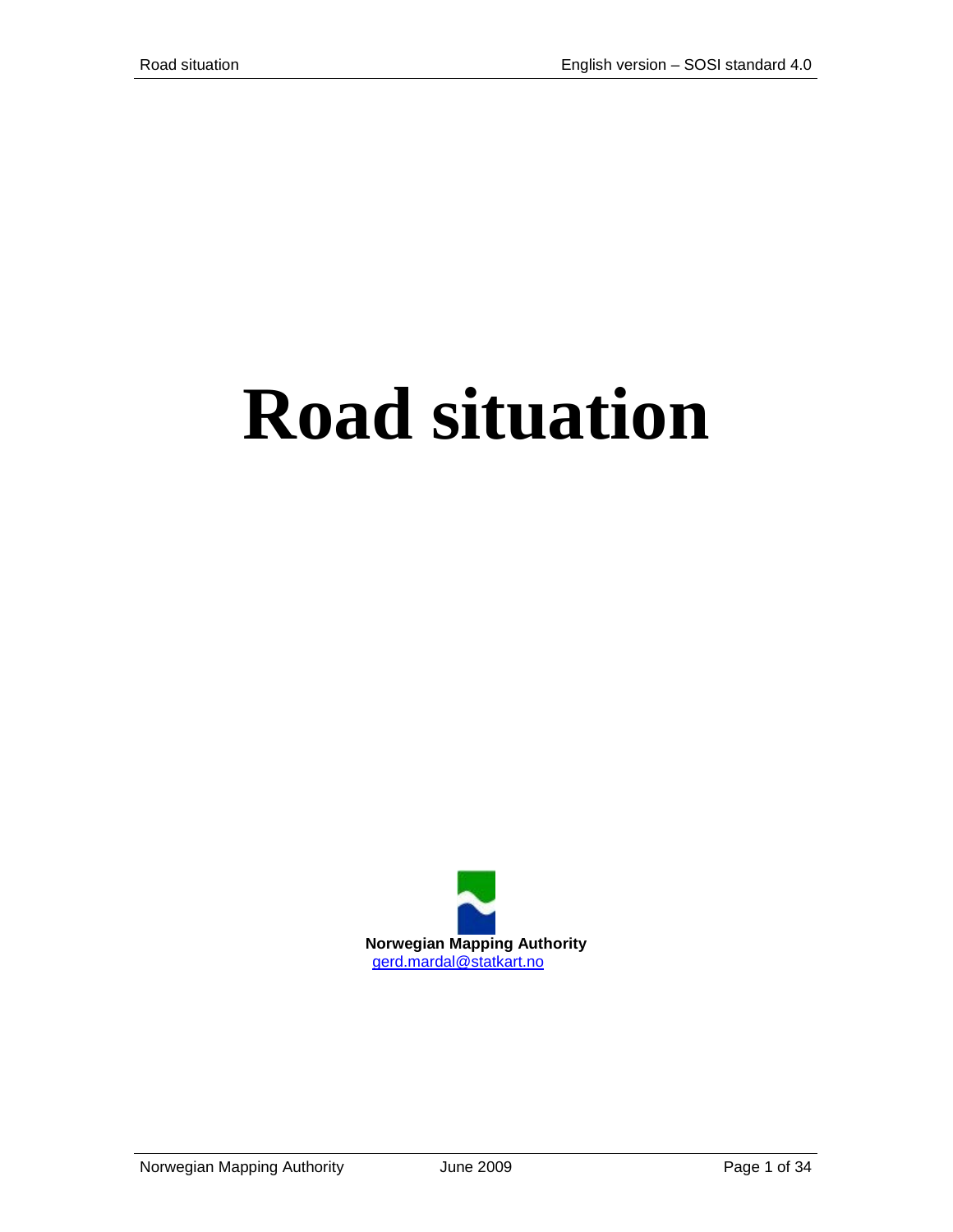# **Table of contents**

| 1.1              |        |                                                                             |  |
|------------------|--------|-----------------------------------------------------------------------------|--|
| 1.2 <sub>2</sub> |        |                                                                             |  |
|                  | 1.2.1  |                                                                             |  |
|                  | 122    |                                                                             |  |
|                  | 1.2.3  |                                                                             |  |
|                  | 1.2.4  |                                                                             |  |
|                  | 1.2.5  |                                                                             |  |
|                  | 1.2.6  |                                                                             |  |
|                  | 1.2.7  |                                                                             |  |
|                  | 1.2.8  |                                                                             |  |
|                  |        |                                                                             |  |
|                  | 1.2.9  |                                                                             |  |
|                  | 1.2.10 |                                                                             |  |
|                  | 1.2.11 |                                                                             |  |
|                  | 1.2.12 |                                                                             |  |
|                  | 1.2.13 |                                                                             |  |
|                  | 1.2.14 |                                                                             |  |
|                  | 1.2.15 |                                                                             |  |
|                  | 1.2.16 |                                                                             |  |
|                  | 1.2.17 |                                                                             |  |
|                  | 1.2.18 |                                                                             |  |
|                  | 1.2.19 |                                                                             |  |
|                  | 1.2.20 |                                                                             |  |
|                  | 1.2.21 |                                                                             |  |
|                  | 1.2.22 |                                                                             |  |
|                  | 1.2.23 |                                                                             |  |
|                  | 1.2.24 |                                                                             |  |
|                  | 1.2.25 |                                                                             |  |
|                  | 1.2.26 |                                                                             |  |
|                  | 1.2.27 |                                                                             |  |
|                  |        |                                                                             |  |
|                  | 1.2.28 |                                                                             |  |
|                  | 1.2.29 |                                                                             |  |
|                  | 1.2.30 |                                                                             |  |
|                  | 1.2.31 |                                                                             |  |
|                  | 1.2.32 |                                                                             |  |
|                  | 1.2.33 |                                                                             |  |
|                  | 1.2.34 |                                                                             |  |
|                  | 1.2.35 | Association < <topo>&gt; FootpathCycleLane-FootpathCycleLaneEdge  23</topo> |  |
|                  | 1.2.36 |                                                                             |  |
|                  | 1.2.37 | Association < <topo>&gt; SpeedBump-SpeedBumpDelimitation 23</topo>          |  |
|                  | 1.2.38 |                                                                             |  |
|                  | 1.2.39 |                                                                             |  |
|                  | 1.2.40 |                                                                             |  |
|                  | 1.2.41 |                                                                             |  |
|                  | 1.2.42 |                                                                             |  |
|                  | 1.2.43 | Association << Topo>> PedestrianCrossing-PedestrianCrossingDelimitation 25  |  |
|                  | 1.2.44 |                                                                             |  |
|                  | 1.2.45 | Association < <topo>&gt; PedestrianCrossing-EdgeOfTrafficIsland 25</topo>   |  |
|                  | 1.2.46 |                                                                             |  |
|                  | 1.2.47 |                                                                             |  |
|                  | 1.2.48 |                                                                             |  |
|                  | 1.2.49 |                                                                             |  |
|                  |        |                                                                             |  |
|                  | 1.2.50 |                                                                             |  |
|                  | 1.2.51 |                                                                             |  |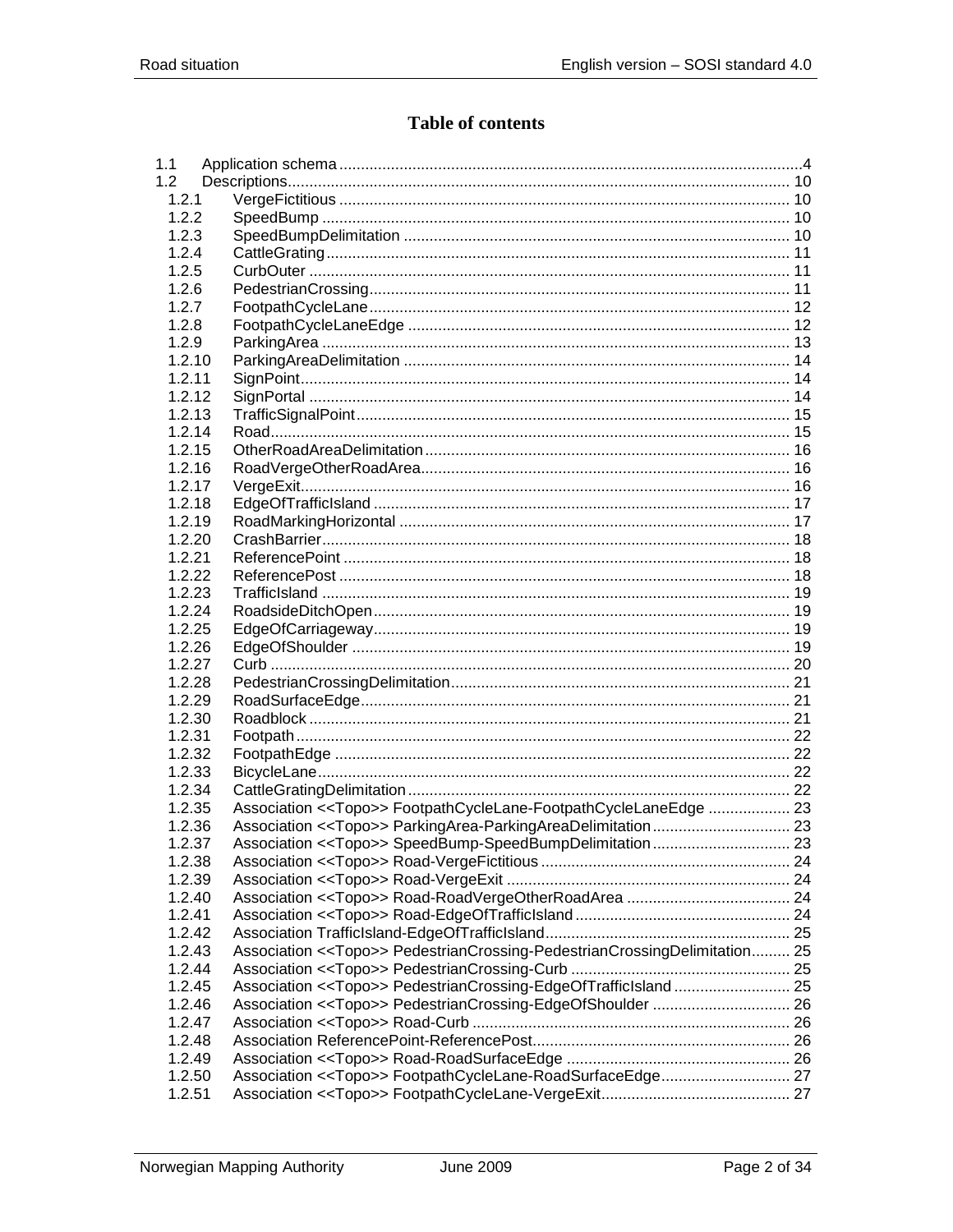| 1.2.52   | Association < <topo>&gt; FootpathCycleLane-RoadVergeOtherRoadArea</topo>  | 27 |
|----------|---------------------------------------------------------------------------|----|
| 1.2.53   |                                                                           |    |
| 1.2.54   |                                                                           |    |
| 1.2.55   |                                                                           | 28 |
| 1.2.56   |                                                                           |    |
| 1.2.57   | Association < <topo>&gt; ParkingArea-OtherRoadAreaDelimitation  29</topo> |    |
| 1.2.58   | Association < <topo>&gt; ParkingArea-RoadVergeOtherRoadArea 29</topo>     |    |
| 1.2.59   |                                                                           |    |
| 1.2.60   |                                                                           |    |
| 1.2.61   |                                                                           |    |
| 1.2.62   |                                                                           |    |
| 1.2.63   |                                                                           |    |
| 1.2.64   |                                                                           |    |
| 1.2.65   |                                                                           |    |
| 1.2.66   |                                                                           |    |
| 1.2.67   |                                                                           |    |
| 1.2.68   |                                                                           |    |
| 1.2.68.1 |                                                                           |    |
| 1.2.68.2 |                                                                           |    |
| 1.2.68.3 |                                                                           |    |
| 1.2.68.4 |                                                                           |    |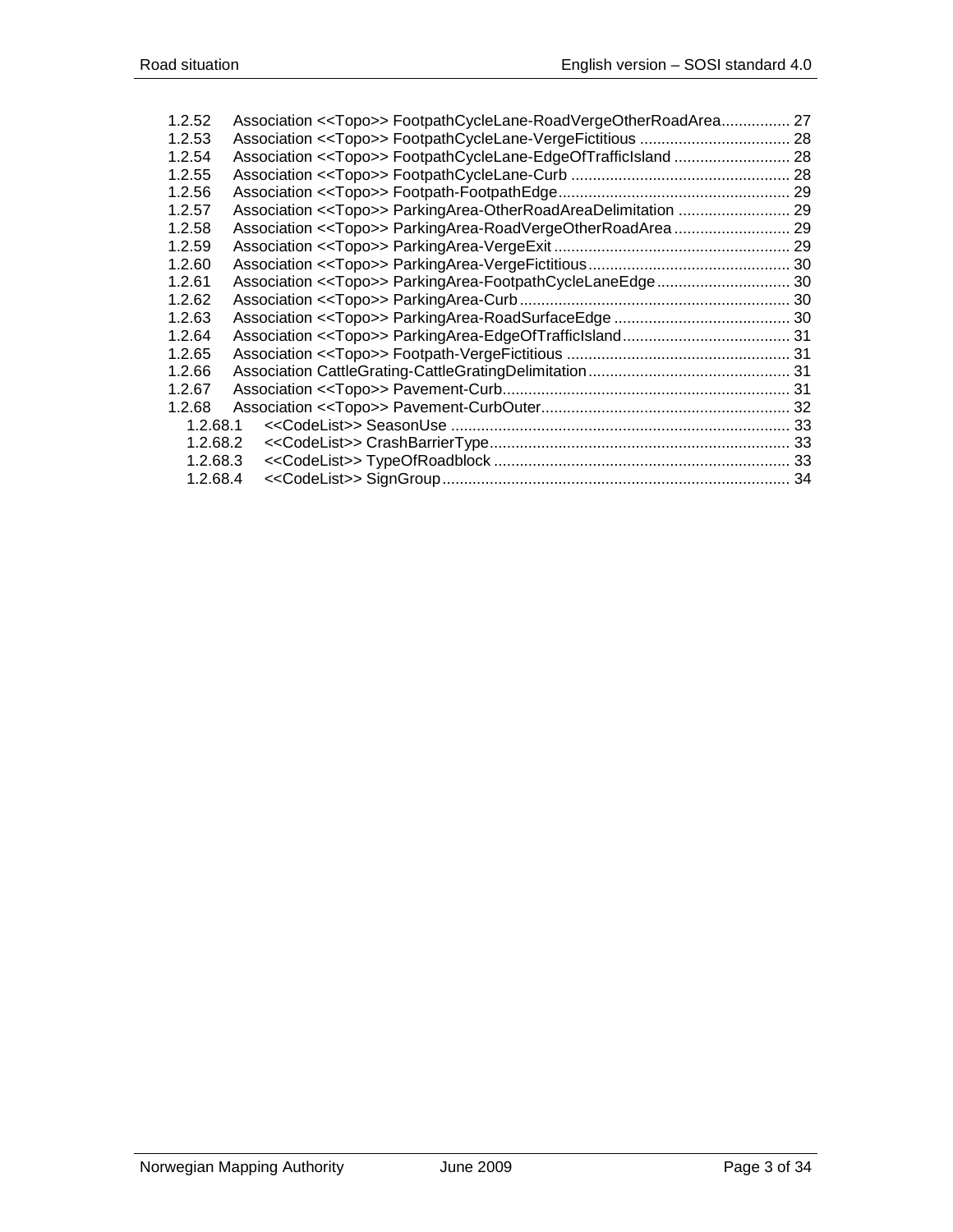# <span id="page-3-0"></span>**1.1 Application schema**

#### **CrashBarrier**

|                                                                                                                                        | < <codelist>&gt;<br/>CrashBarrierType</codelist>                                                                                                                                                                                                                |
|----------------------------------------------------------------------------------------------------------------------------------------|-----------------------------------------------------------------------------------------------------------------------------------------------------------------------------------------------------------------------------------------------------------------|
| CrashBarrier<br>+ centerline : CurveWithQuality<br>+ heightReference [01] : HeightReference<br>+ typeOfRailing [01] : CrashBarrierType | + Concrete quard-rail<br>+ Concrete guard-rail, New Jersey<br>+ Concrete guard-rail, cast in situ<br>+ Concrete guard-rail, prefabricated element<br>+ Concrete guard-rail, Stabb/Saxegård<br>+ Hand rail with rail<br>+ Hand rail with cable<br>+ Guard stones |

+ Top railing on brick wall/edge beam

#### **Different road situation featuretypes**

| +boundarySpeedBump | SpeedBumpDelimitation      |
|--------------------|----------------------------|
| $<<$ Topo $>>$     | + border: CurveWithQuality |
|                    |                            |

| TrafficSignalPoint                                                       | RoadMarkingHorizontal                |
|--------------------------------------------------------------------------|--------------------------------------|
| + position: PointWithQuality<br>+ heightReference [01] : HeightReference | $ +$ centerline : Curve With Quality |
|                                                                          |                                      |

| CattleGrating                                                                        |     | +boundaryCattleGrating | CattleGratingDelimitation               |
|--------------------------------------------------------------------------------------|-----|------------------------|-----------------------------------------|
| $+$ extent [01] : SurfaceWithQuality<br>$+$ position [01] : PointWithQuality $\vert$ | 0.1 |                        | $1.^*$ $ +$ border : Curve With Quality |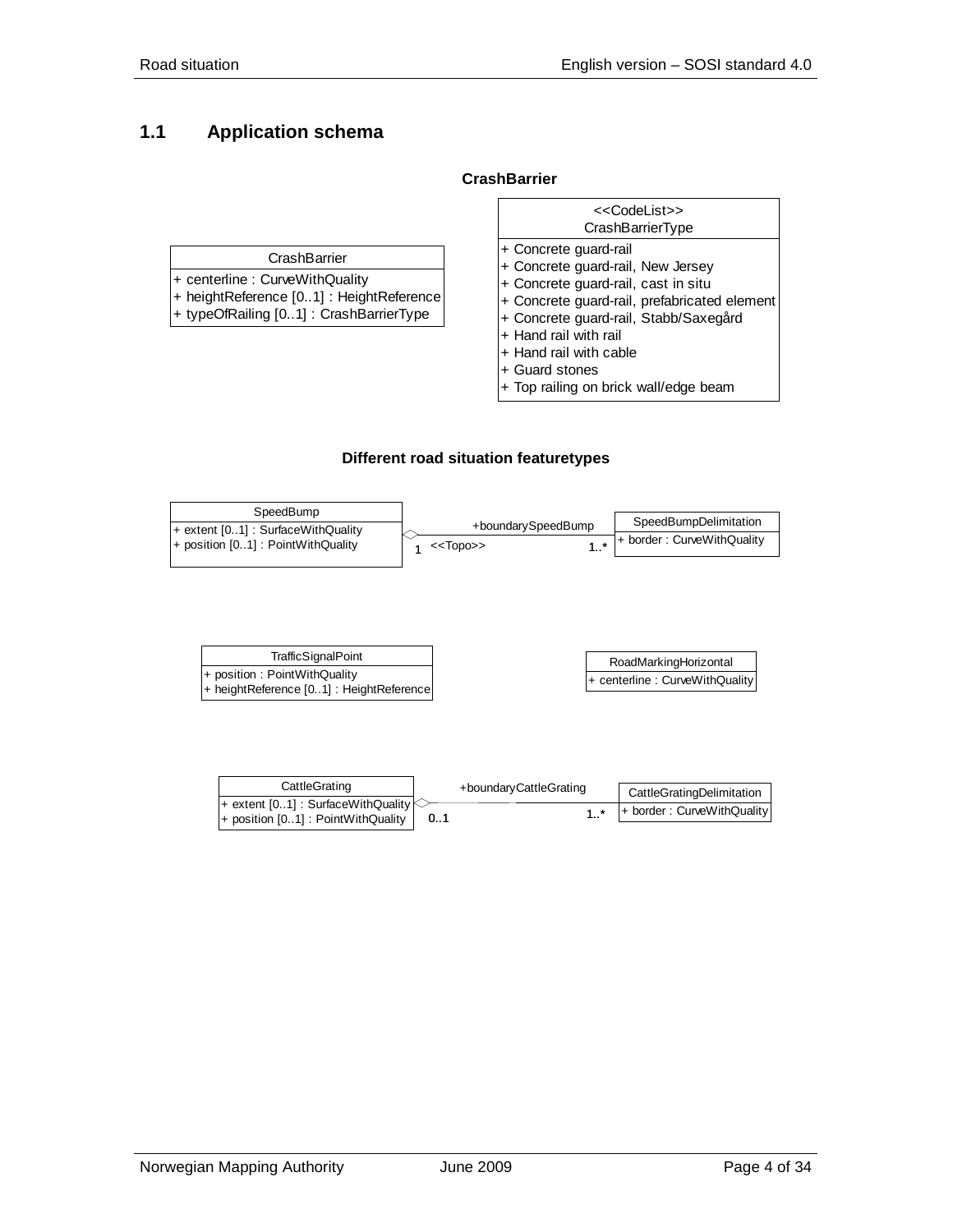

#### **FootparthCycleLand with boundary**

**Footpath**

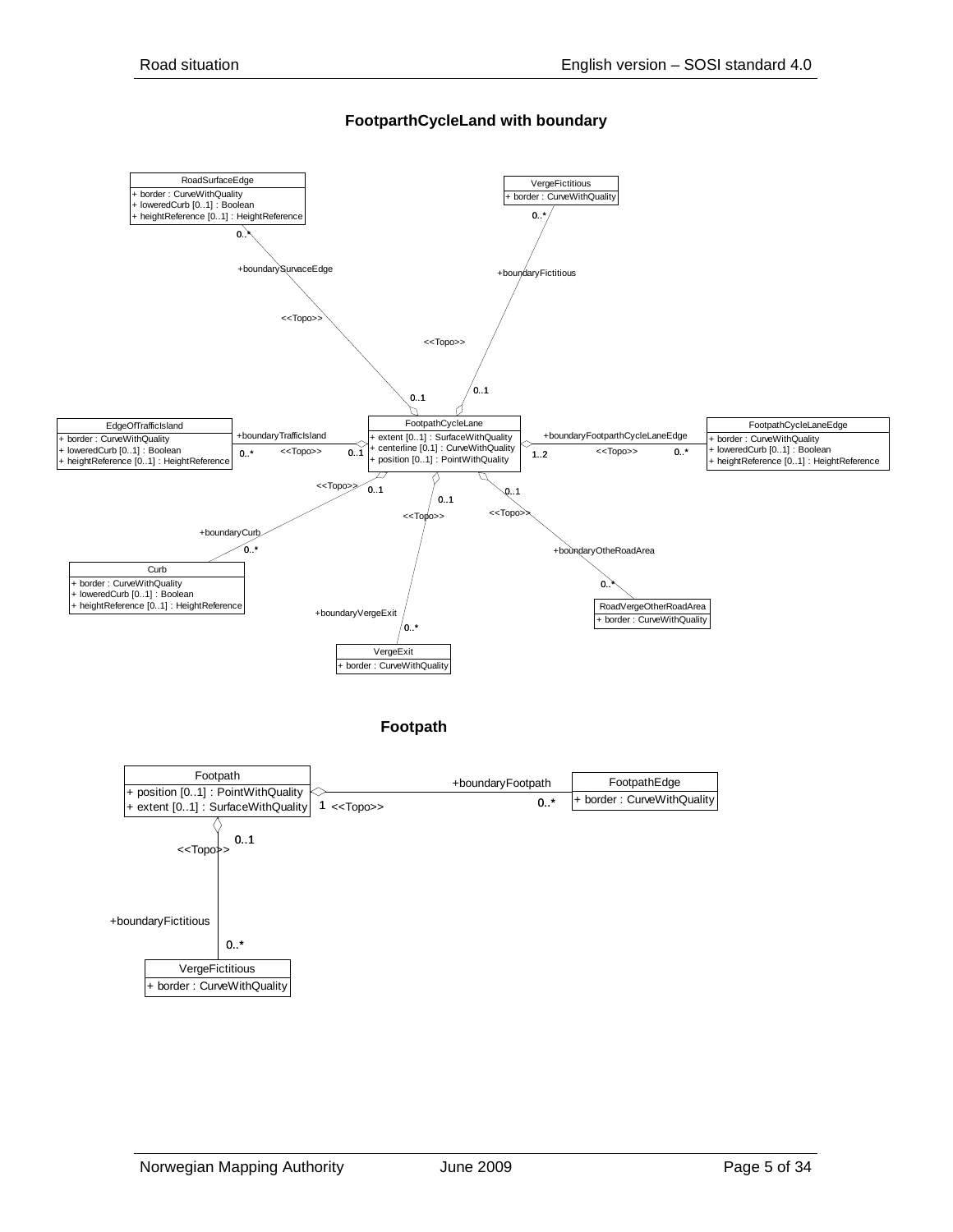#### **FootpathCycleLane**



#### **ParkingArea**



#### **Pavement**

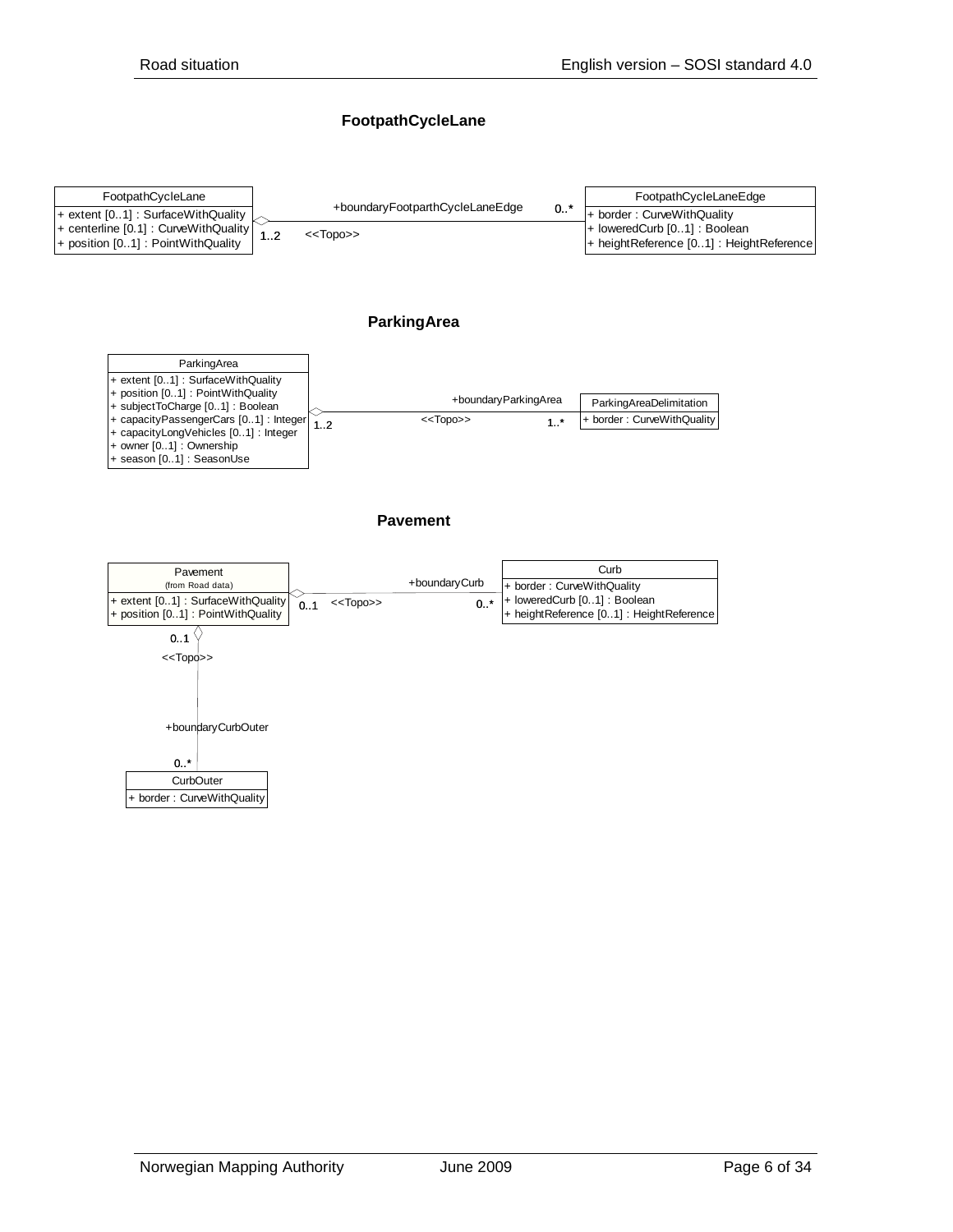#### **ParkingArea with boundary**

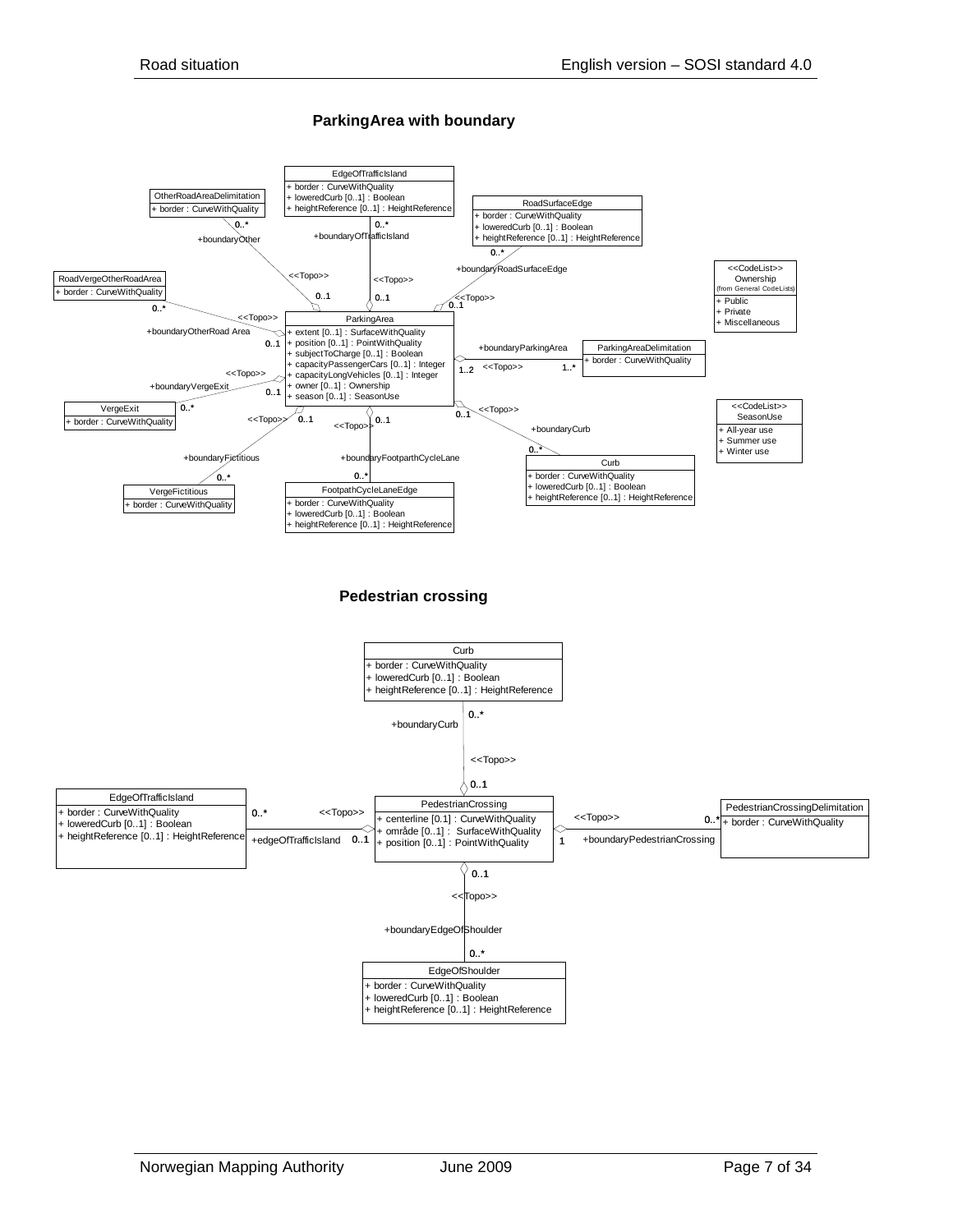#### **ReferencePost and ReferencePoint**



#### **Road and related delimitation features**

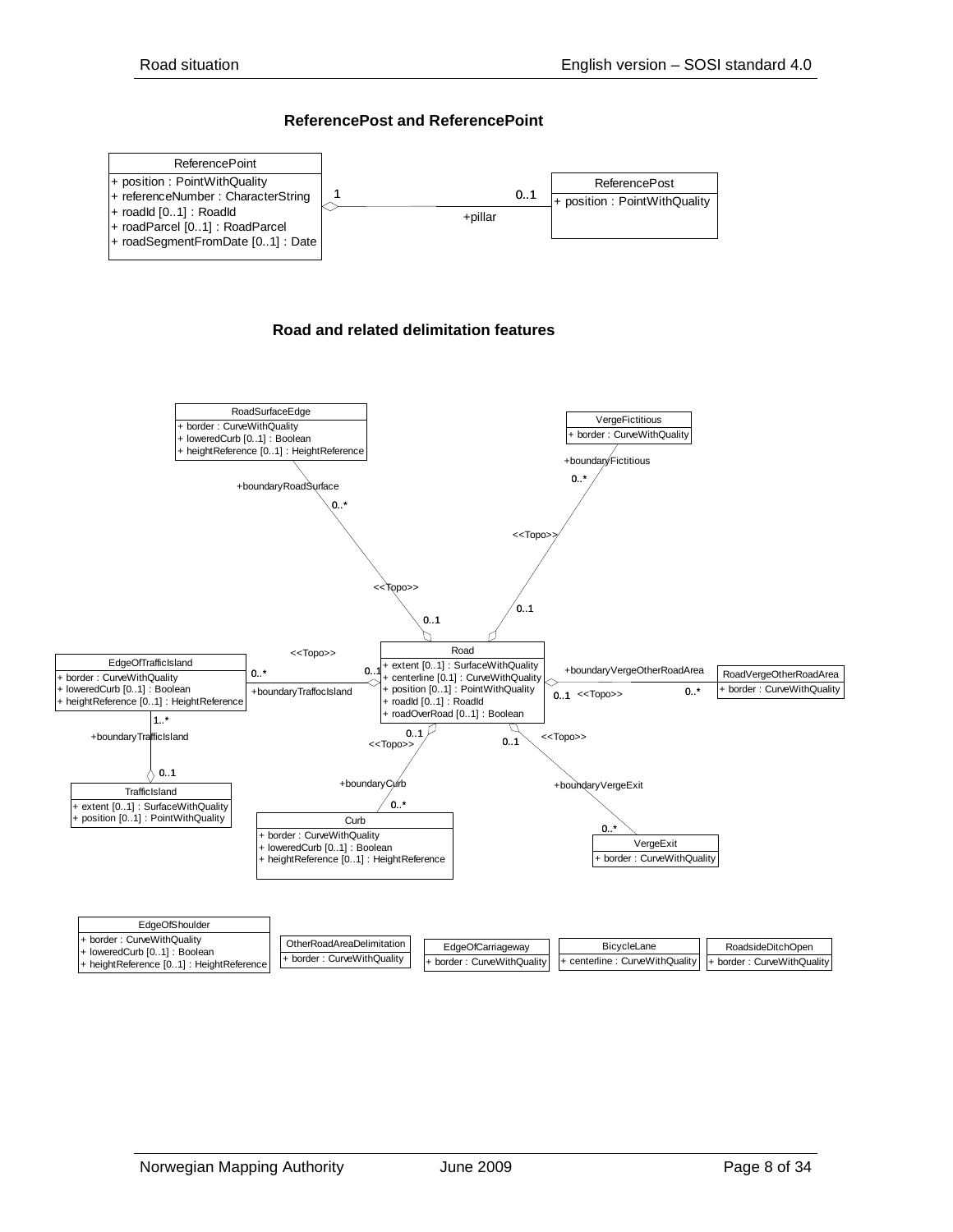**Roadblok**









#### **Codelists**

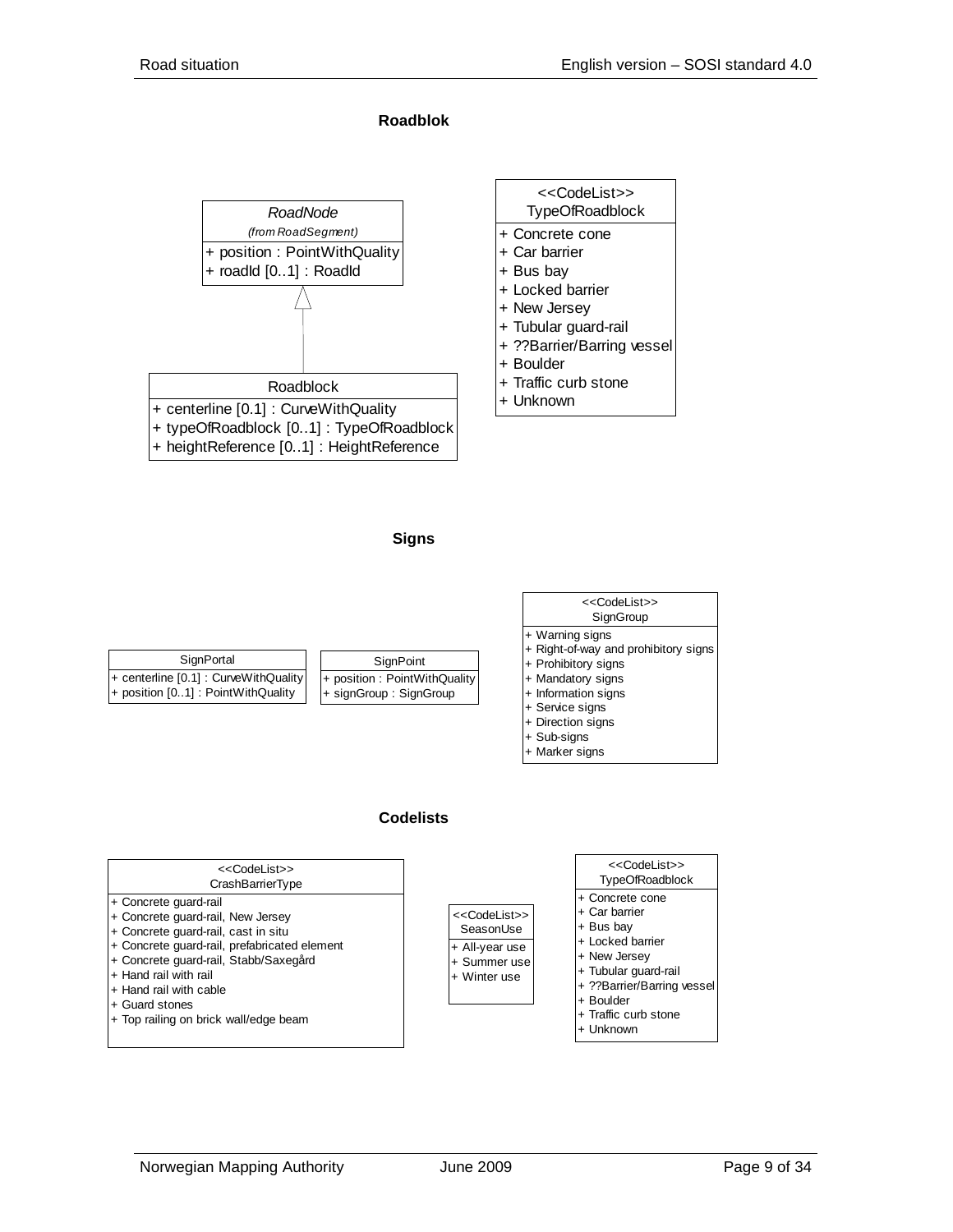# <span id="page-9-0"></span>**1.2 Descriptions**

# <span id="page-9-1"></span>**1.2.1 VergeFictitious**

| No  | Name/<br>Role name                         | Description                                                                     | Obligation/<br>Condition | Maximum<br>Occurrenc<br>е | <b>Type</b>                 | Constraint |
|-----|--------------------------------------------|---------------------------------------------------------------------------------|--------------------------|---------------------------|-----------------------------|------------|
| 1   | <b>Class</b><br>VergeFictitious            | fictitious delimitation line<br>for road surfaces                               |                          |                           |                             |            |
| 1.1 | border                                     | course following the<br>transition between<br>different real world<br>phenomena | 1                        | 1                         | <b>CurveWithQual</b><br>ity |            |
| 1.2 | Role<br>(unnamed)<br>TractorRoad           |                                                                                 | $\mathbf 0$              | 1                         | TractorRoad                 |            |
| 1.3 | Role<br>(unnamed) Road                     |                                                                                 | $\overline{0}$           | 1                         | Road                        |            |
| 1.4 | Role<br>(unnamed)<br>FootpathCycleLa<br>ne |                                                                                 | $\overline{0}$           | $\overline{1}$            | FootpathCycle<br>Lane       |            |
| 1.5 | Role<br>(unnamed)<br>ParkingArea           |                                                                                 | $\mathbf 0$              | 1                         | ParkingArea                 |            |
| 1.6 | Role<br>(unnamed)<br>Footpath              |                                                                                 | $\mathbf 0$              | 1                         | Footpath                    |            |

#### <span id="page-9-2"></span>**1.2.2 SpeedBump**

| No  | Name/<br>Role name            | Description                                                             | Obligation/<br>Condition | Maximum<br>Occurrenc | <b>Type</b>                   | Constraint                  |
|-----|-------------------------------|-------------------------------------------------------------------------|--------------------------|----------------------|-------------------------------|-----------------------------|
|     |                               |                                                                         |                          | е                    |                               |                             |
| 2   | <b>Class</b><br>SpeedBump     | physical measure in roads<br>and/or streets to reduce<br>driving speeds |                          |                      |                               |                             |
| 2.1 | extent                        | area over which an object<br>extends                                    | $\Omega$                 |                      | <b>SurfaceWithQu</b><br>ality |                             |
| 2.2 | position                      | location where the object<br>exists                                     | $\Omega$                 |                      | PointWithQuali<br>tv          |                             |
| 2.3 | Role<br>boundarySpeedB<br>ump |                                                                         |                          | N                    | SpeedBumpDe<br>limitation     | Aggregrati<br><sub>on</sub> |

# <span id="page-9-3"></span>**1.2.3 SpeedBumpDelimitation**

| No  | Name/<br>Role name                 | Description                                                                                | Obligation/   Maximum<br>Condition | <b>Occurrenc</b> | Type          | Constraint |
|-----|------------------------------------|--------------------------------------------------------------------------------------------|------------------------------------|------------------|---------------|------------|
|     |                                    |                                                                                            |                                    | е                |               |            |
| 3   | Class<br>SpeedBumpDeli<br>mitation | delimitation of an elevated<br>area on roads and/or<br>streets to reduce driving<br>speeds |                                    |                  |               |            |
| 3.1 | border                             | course following the                                                                       |                                    |                  | CurveWithQual |            |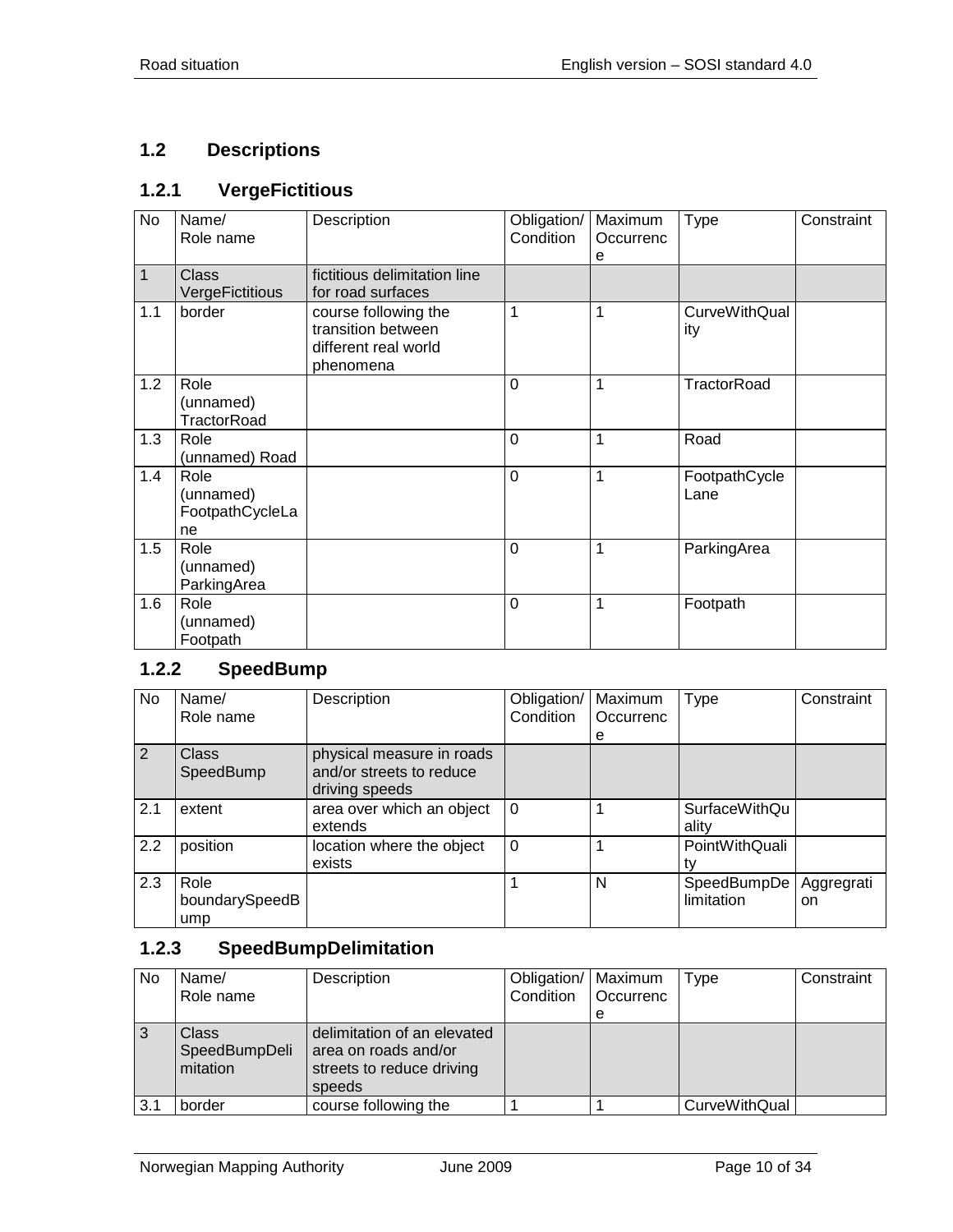|     |                                | transition between<br>different real world<br>phenomena |  | ity       |  |
|-----|--------------------------------|---------------------------------------------------------|--|-----------|--|
| 3.2 | Role<br>(unnamed)<br>SpeedBump |                                                         |  | SpeedBump |  |

#### <span id="page-10-0"></span>**1.2.4 CattleGrating**

| No             | Name/<br>Role name                | Description                                                                                    | Obligation/<br>Condition | Maximum<br>Occurrenc<br>е | Type                          | Constraint       |
|----------------|-----------------------------------|------------------------------------------------------------------------------------------------|--------------------------|---------------------------|-------------------------------|------------------|
| $\overline{4}$ | Class<br>CattleGrating            | grid which lies flush with<br>the road surface, and<br>which hinders the passage<br>of animals |                          |                           |                               |                  |
| 4.1            | extent                            | area over which an object<br>extends                                                           | $\Omega$                 |                           | <b>SurfaceWithQu</b><br>ality |                  |
| 4.2            | position                          | location where the object<br>exists                                                            | $\Omega$                 |                           | PointWithQuali<br>tv          |                  |
| 4.3            | Role<br>boundaryCattleG<br>rating |                                                                                                |                          | N                         | CattleGratingD<br>elimitation | Aggregrati<br>on |

# <span id="page-10-1"></span>**1.2.5 CurbOuter**

| No. | Name/<br>Role name            | Description                                                                                     | Obligation/<br>Condition | Maximum<br>Occurrenc<br>е | Type                 | Constraint |
|-----|-------------------------------|-------------------------------------------------------------------------------------------------|--------------------------|---------------------------|----------------------|------------|
| 5   | <b>Class</b><br>CurbOuter     | delimitation of pavement<br>facing the terrain/houses<br>in a street (not along<br>carriageway) |                          |                           |                      |            |
| 5.1 | border                        | course following the<br>transition between<br>different real world<br>phenomena                 |                          |                           | CurveWithQual<br>ity |            |
| 5.2 | Role<br>(unnamed)<br>Pavement |                                                                                                 | $\Omega$                 |                           | Pavement             |            |

# <span id="page-10-2"></span>**1.2.6 PedestrianCrossing**

| No  | Name/<br>Role name              | Description                                          | Obligation/<br>Condition | Maximum<br>Occurrenc | <b>Type</b>                      | Constraint       |
|-----|---------------------------------|------------------------------------------------------|--------------------------|----------------------|----------------------------------|------------------|
|     |                                 |                                                      |                          | е                    |                                  |                  |
| 6   | Class<br>PedestrianCrossi<br>ng | marked crossing of<br>road/street for pedestrians    |                          |                      |                                  |                  |
| 6.1 | centerline                      | course followed by the<br>central part of the Object | $\mathbf 0$              |                      | CurveWithQual<br>itv             |                  |
| 6.2 | område                          | objektets utstrekning                                | 0                        |                      | <b>SurfaceWithQu</b><br>ality    |                  |
| 6.3 | position                        | location where the object<br>exists                  | $\Omega$                 |                      | PointWithQuali                   |                  |
| 6.4 | Role<br>boundaryPedestr         |                                                      | 0                        | N                    | PedestrianCro<br>ssingDelimitati | Aggregrati<br>on |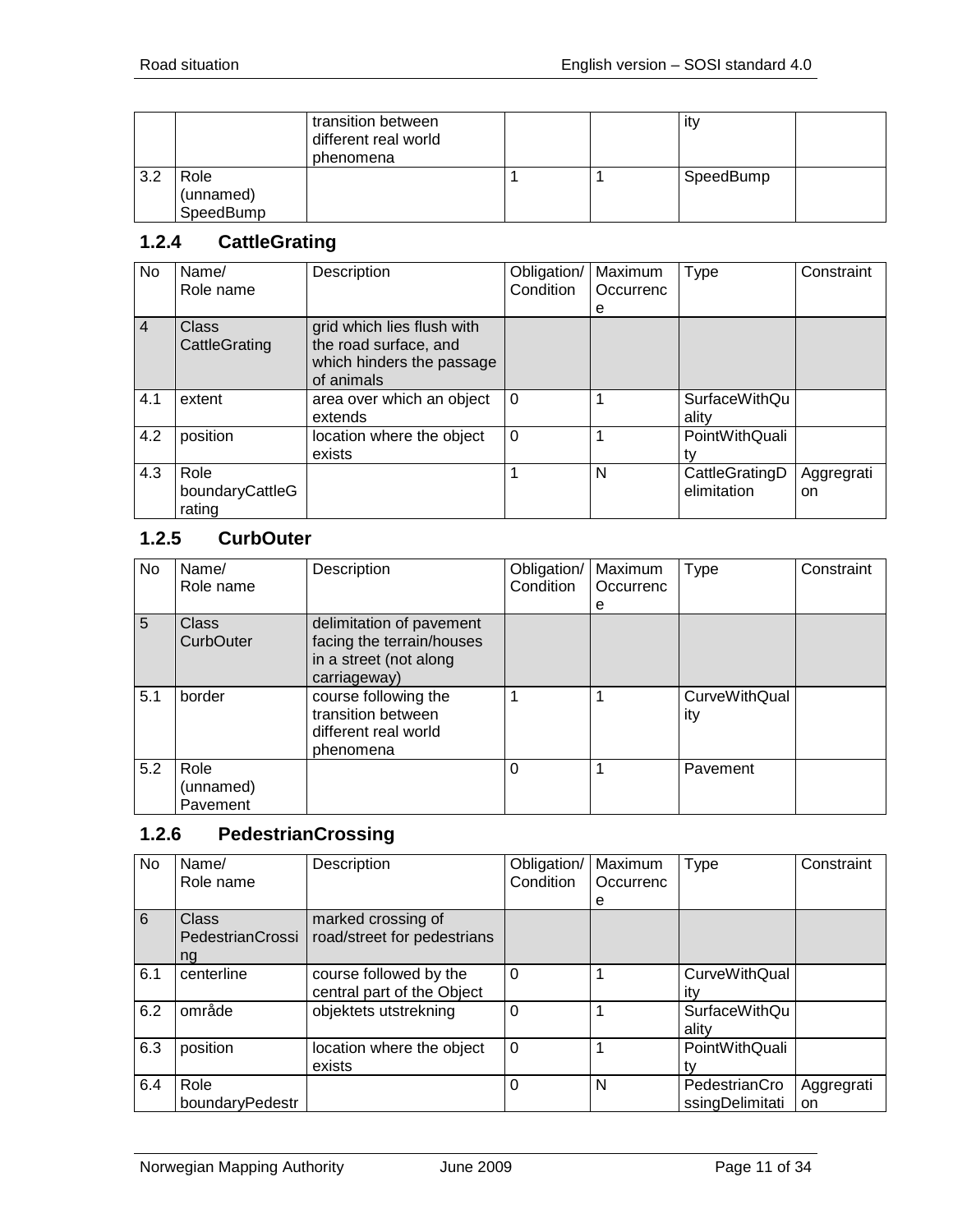|     | ianCrossing       |  |   | on             |            |
|-----|-------------------|--|---|----------------|------------|
| 6.5 | Role              |  | N | Curb           | Aggregrati |
|     | boundaryCurb      |  |   |                | on         |
| 6.6 | Role              |  | N | EdgeOfTrafficl | Aggregrati |
|     | edgeOfTrafficIsla |  |   | sland          | on         |
|     | nd                |  |   |                |            |
| 6.7 | Role              |  | N | EdgeOfShould   | Aggregrati |
|     | boundaryEdgeOf    |  |   | er             | on         |
|     | Shoulder          |  |   |                |            |

# <span id="page-11-0"></span>**1.2.7 FootpathCycleLane**

| <b>No</b>      | Name/<br>Role name                             | Description                                                  | Obligation/<br>Condition | Maximum<br>Occurrenc<br>е | Type                          | Constraint       |
|----------------|------------------------------------------------|--------------------------------------------------------------|--------------------------|---------------------------|-------------------------------|------------------|
| $\overline{7}$ | <b>Class</b><br>FootpathCycleLa<br>ne          | lane for pedestrians and<br>cyclists along or near a<br>road |                          |                           |                               |                  |
| 7.1            | extent                                         | area over which an object<br>extends                         | $\mathbf 0$              | 1                         | <b>SurfaceWithQu</b><br>ality |                  |
| 7.2            | centerline                                     | course followed by the<br>central part of the Object         | $\overline{0}$           | 1                         | <b>CurveWithQual</b><br>ity   |                  |
| 7.3            | position                                       | location where the object<br>exists                          | $\mathbf 0$              | 1                         | PointWithQuali<br>ty          |                  |
| 7.4            | Role<br>boundaryFootpar<br>thCycleLaneEdg<br>е |                                                              | $\mathbf 0$              | $\mathsf{N}$              | FootpathCycle<br>LaneEdge     | Aggregrati<br>on |
| 7.5            | Role<br>boundarySurvac<br>eEdge                |                                                              | $\mathbf 0$              | N                         | RoadSurfaceE<br>dge           | Aggregrati<br>on |
| 7.6            | Role<br>boundaryVergeE<br>xit                  |                                                              | $\mathbf 0$              | $\mathsf{N}$              | VergeExit                     | Aggregrati<br>on |
| 7.7            | Role<br>boundaryOtheRo<br>adArea               |                                                              | $\mathbf 0$              | N                         | RoadVergeOth<br>erRoadArea    | Aggregrati<br>on |
| 7.8            | Role<br>boundaryFictitiou<br>s                 |                                                              | $\mathbf 0$              | $\mathsf{N}$              | VergeFictitious               | Aggregrati<br>on |
| 7.9            | Role<br>boundaryTrafficls<br>land              |                                                              | $\Omega$                 | N                         | EdgeOfTrafficl<br>sland       | Aggregrati<br>on |
| 7.1<br>0       | Role<br>boundaryCurb                           |                                                              | $\mathbf 0$              | $\overline{N}$            | Curb                          | Aggregrati<br>on |

## <span id="page-11-1"></span>**1.2.8 FootpathCycleLaneEdge**

| No  | Name/                                     | Description                                                          | Obligation/   Maximum |           | Type                        | Constraint |
|-----|-------------------------------------------|----------------------------------------------------------------------|-----------------------|-----------|-----------------------------|------------|
|     | Role name                                 |                                                                      | Condition             | Occurrenc |                             |            |
|     |                                           |                                                                      |                       | e         |                             |            |
| 8   | <b>Class</b><br>FootpathCycleLa<br>neEdge | delimitation of pedestrian<br>and cycle lane along or<br>near a road |                       |           |                             |            |
| 8.1 | border                                    | course following the<br>transition between                           |                       |           | <b>CurveWithQual</b><br>itv |            |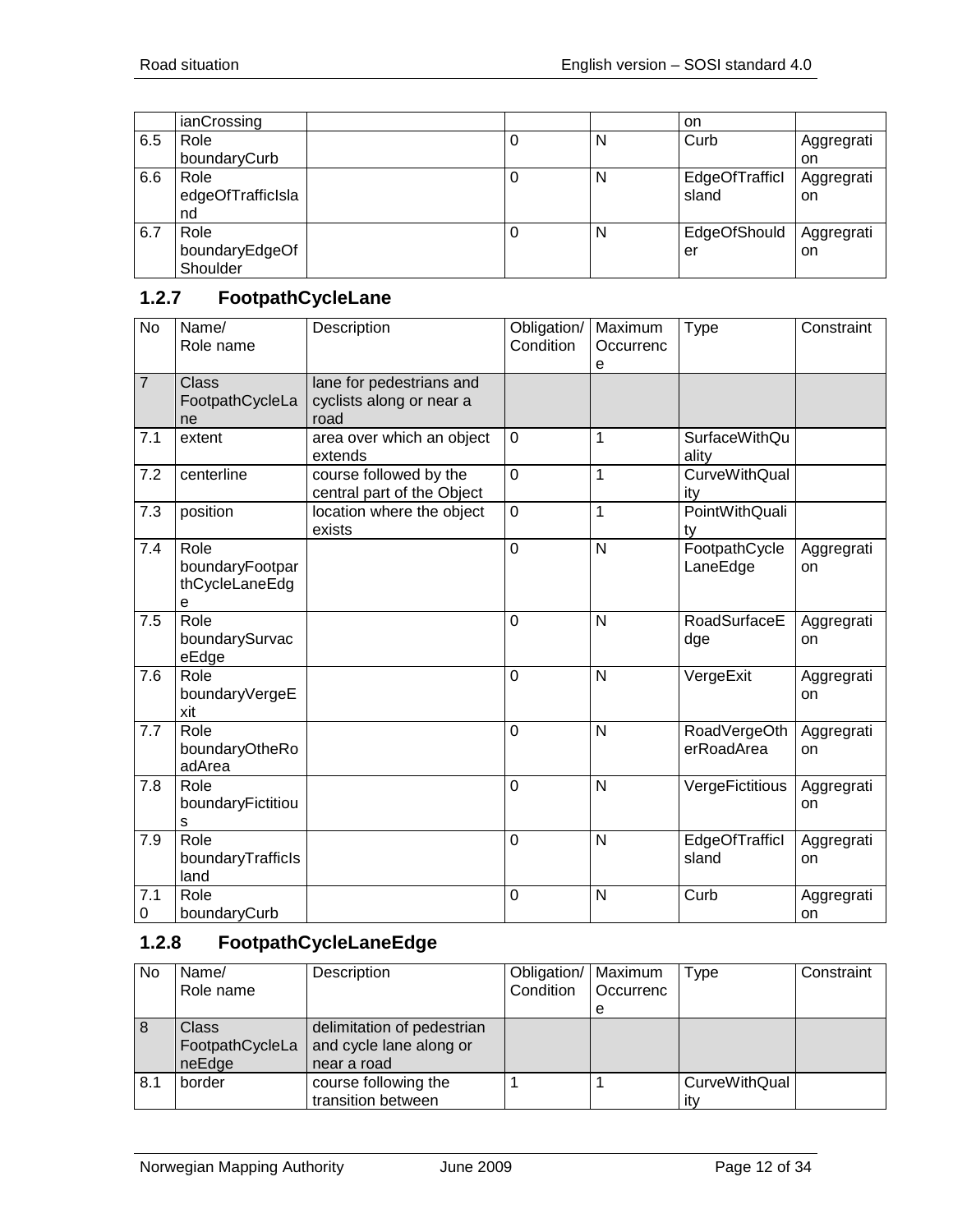|     |                                            | different real world<br>phenomena                                           |              |                |                       |
|-----|--------------------------------------------|-----------------------------------------------------------------------------|--------------|----------------|-----------------------|
| 8.2 | loweredCurb                                | whether or not the<br>pavement is lowered                                   | 0            |                | <b>Boolean</b>        |
| 8.3 | heightReference                            | coordinate registration<br>carried out at the top or<br>bottom of an object | $\mathbf{0}$ |                | HeightReferen<br>ce   |
| 8.4 | Role<br>(unnamed)<br>FootpathCycleLa<br>ne |                                                                             |              | $\overline{2}$ | FootpathCycle<br>Lane |
| 8.5 | Role<br>(unnamed)<br>ParkingArea           |                                                                             | 0            |                | ParkingArea           |

# <span id="page-12-0"></span>**1.2.9 ParkingArea**

| <b>No</b> | Name/<br>Role name          | Description                                                                                                                                                                                                                       | Obligation/<br>Condition | Maximum<br>Occurrenc<br>e | <b>Type</b>                | Constraint |
|-----------|-----------------------------|-----------------------------------------------------------------------------------------------------------------------------------------------------------------------------------------------------------------------------------|--------------------------|---------------------------|----------------------------|------------|
| 9         | <b>Class</b><br>ParkingArea | area for parking of<br>vehicles                                                                                                                                                                                                   |                          |                           |                            |            |
| 9.1       | extent                      | area over which an object<br>extends                                                                                                                                                                                              | $\mathbf 0$              | 1                         | SurfaceWithQu<br>ality     |            |
| 9.2       | position                    | location where the object<br>exists                                                                                                                                                                                               | $\mathbf 0$              | $\mathbf{1}$              | PointWithQuali<br>ty       |            |
| 9.3       | subjectToCharge             | indicates whether the<br>parking lot is subject to a<br>charge or not                                                                                                                                                             | $\overline{0}$           | $\mathbf{1}$              | Boolean                    |            |
| 9.4       | capacityPasseng<br>erCars   | the number of marked<br>parking spaces for<br>passenger cars Note: For<br>parking areas without<br>marked spaces, an<br>estimate shall be given of<br>how many passenger cars<br>there is room for                                | $\overline{0}$           | $\overline{1}$            | Integer                    |            |
| 9.5       | capacityLongVeh<br>icles    | indicates the number of<br>marked parking spaces for<br>large vehicles Note: For<br>parking areas without<br>marked spaces, only the<br>number of spaces in the<br>sub-aras that are clearly<br>marked bus/lorry are<br>included. | $\overline{0}$           | 1                         | Integer                    |            |
| 9.6       | owner                       | owner of area                                                                                                                                                                                                                     | $\mathbf 0$              | $\mathbf{1}$              | Ownership                  |            |
| 9.7       | season                      | describes what time of the<br>year the object is in use<br>Note: the description and<br>??categorization/distinctio<br>n are based on use on<br>snowless ground as<br>opposed to in icy/snowy<br>conditions                       | $\overline{0}$           | 1                         | SeasonUse                  |            |
| 9.8       | Role                        |                                                                                                                                                                                                                                   | 1                        | N                         | ParkingAreaDe   Aggregrati |            |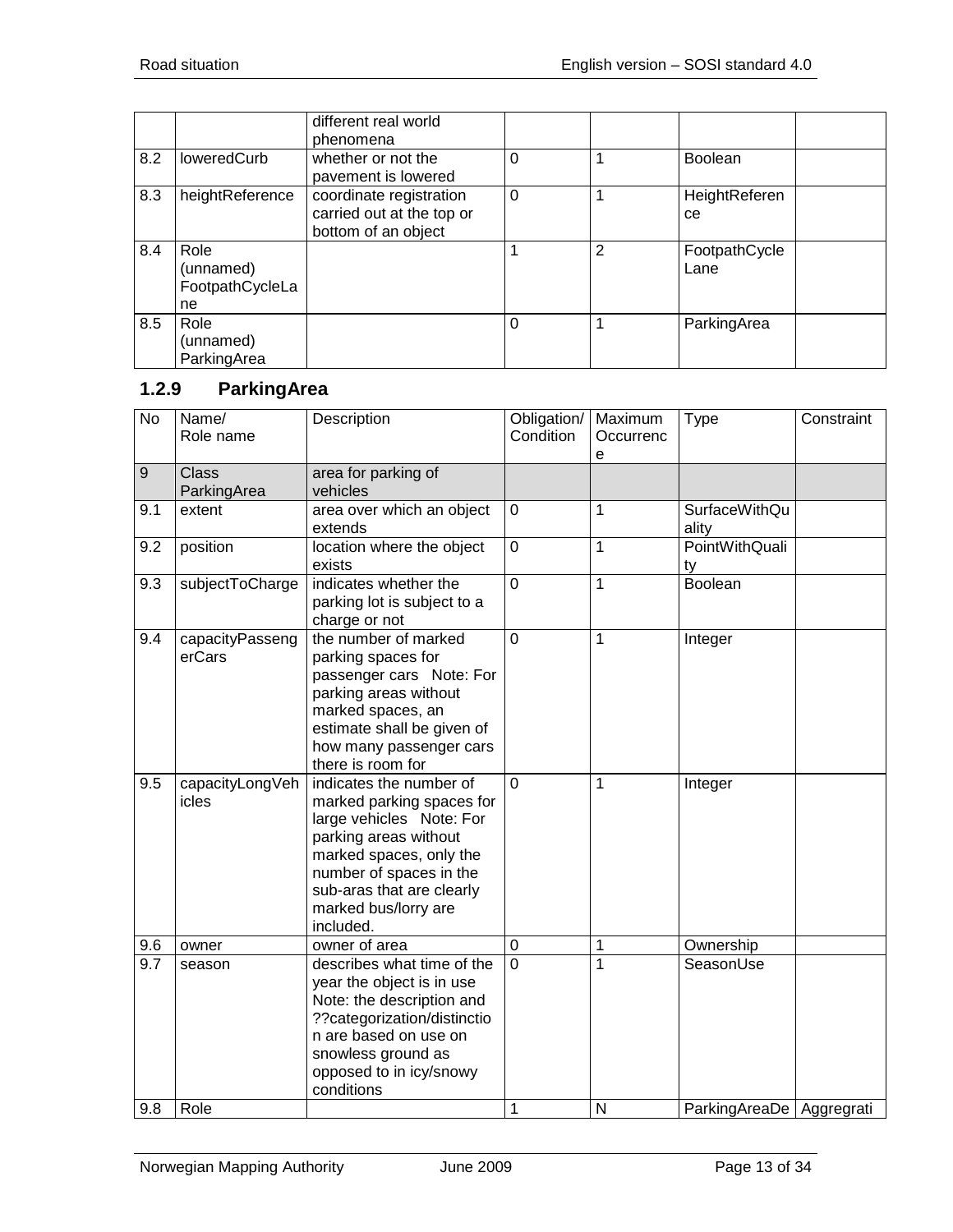|                       | boundaryParking<br>Area                |                |   | limitation                    | on               |
|-----------------------|----------------------------------------|----------------|---|-------------------------------|------------------|
| 9.9                   | Role<br>boundaryOther                  | $\overline{0}$ | N | OtherRoadAre<br>aDelimitation | Aggregrati<br>on |
| 9.1<br>0              | Role<br>boundaryOtherR<br>oad Area     | $\mathbf 0$    | N | RoadVergeOth<br>erRoadArea    | Aggregrati<br>on |
| 9.1                   | Role<br>boundaryVergeE<br>xit          | $\overline{0}$ | N | VergeExit                     | Aggregrati<br>on |
| 9.1<br>$\overline{2}$ | Role<br>boundaryFictitiou<br>s         | $\overline{0}$ | N | VergeFictitious               | Aggregrati<br>on |
| 9.1<br>3              | Role<br>boundaryFootpar<br>thCycleLane | $\overline{0}$ | N | FootpathCycle<br>LaneEdge     | Aggregrati<br>on |
| 9.1<br>4              | Role<br>boundaryCurb                   | $\overline{0}$ | N | Curb                          | Aggregrati<br>on |
| 9.1<br>5              | Role<br>boundaryRoadSu<br>rfaceEdge    | $\mathbf 0$    | N | RoadSurfaceE<br>dge           | Aggregrati<br>on |
| 9.1<br>6              | Role<br>boundaryOfTraffi<br>clsland    | $\mathbf 0$    | N | EdgeOfTrafficl<br>sland       | Aggregrati<br>on |

# <span id="page-13-0"></span>**1.2.10 ParkingAreaDelimitation**

| No       | Name/<br>Role name                          | Description                                                                     | Obligation/<br>Condition | Maximum<br>Occurrenc | Type                 | Constraint |
|----------|---------------------------------------------|---------------------------------------------------------------------------------|--------------------------|----------------------|----------------------|------------|
|          |                                             |                                                                                 |                          | е                    |                      |            |
| 10       | <b>Class</b><br>ParkingAreaDeli<br>mitation | delimitation of area for the<br>parking of vehicles                             |                          |                      |                      |            |
| 10.      | border                                      | course following the<br>transition between<br>different real world<br>phenomena |                          |                      | CurveWithQual<br>ity |            |
| 10.<br>2 | Role<br>(unnamed)<br>ParkingArea            |                                                                                 |                          | 2                    | ParkingArea          |            |

# <span id="page-13-1"></span>**1.2.11 SignPoint**

| No  | Name/<br>Role name        | Description                                                       | Obligation/<br>Condition | Maximum<br>Occurrenc<br>е | Type           | Constraint |
|-----|---------------------------|-------------------------------------------------------------------|--------------------------|---------------------------|----------------|------------|
| 11  | <b>Class</b><br>SignPoint | combination of sign plates,<br>posts and post foundation,<br>etc. |                          |                           |                |            |
| 11. | position                  | location where the object<br>exists                               |                          |                           | PointWithQuali |            |
| 11. | signGroup                 | group the sign belongs in                                         |                          |                           | SignGroup      |            |

# <span id="page-13-2"></span>**1.2.12 SignPortal**

| .No | Name. | --------<br>ء ص<br>rını<br>TOL | .<br>I 1/ | axımıım<br>IVI2<br>1XII | vpe | . |
|-----|-------|--------------------------------|-----------|-------------------------|-----|---|
|-----|-------|--------------------------------|-----------|-------------------------|-----|---|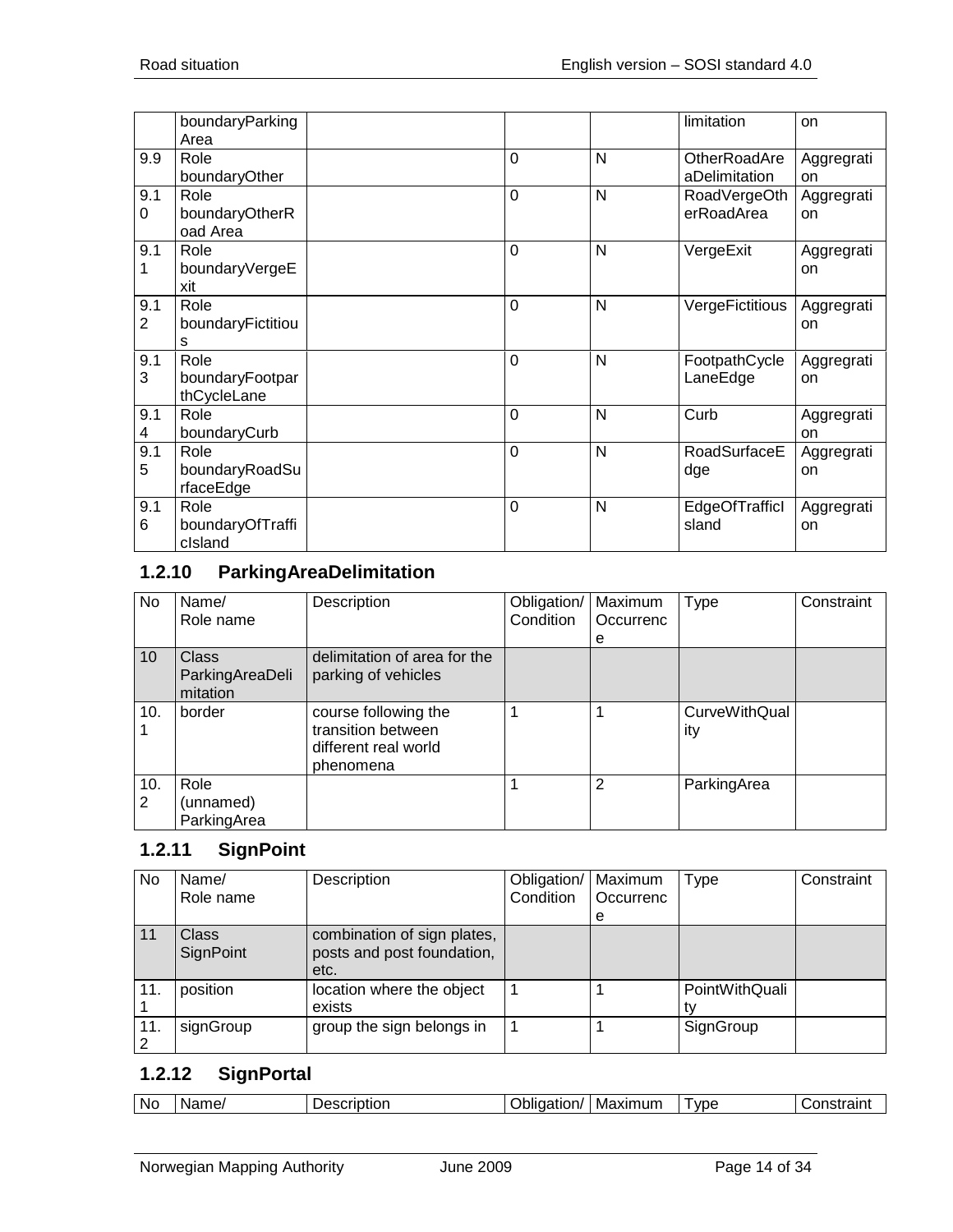|     | Role name                  |                                                                              | Condition | Occurrenc |                |  |
|-----|----------------------------|------------------------------------------------------------------------------|-----------|-----------|----------------|--|
|     |                            |                                                                              |           | e         |                |  |
| 12  | <b>Class</b><br>SignPortal | device to hang up signs,<br>technical equipment, etc.<br>above traffic lanes |           |           |                |  |
| 12. | centerline                 | course followed by the<br>central part of the Object                         |           |           | CurveWithQual  |  |
| 12. | position                   | location where the object<br>exists                                          | 0         |           | PointWithQuali |  |

# <span id="page-14-0"></span>**1.2.13 TrafficSignalPoint**

| <b>No</b> | Name/<br>Role name | Description                  | Obligation/<br>Condition | Maximum<br>Occurrenc | Type           | Constraint |
|-----------|--------------------|------------------------------|--------------------------|----------------------|----------------|------------|
|           |                    |                              |                          | e                    |                |            |
| 13        | Class              | lights of (at least two)     |                          |                      |                |            |
|           | TrafficSignalPoin  | different colours which      |                          |                      |                |            |
|           |                    | function as a traffic signal |                          |                      |                |            |
| 13.       | position           | location where the object    |                          |                      | PointWithQuali |            |
|           |                    | exists                       |                          |                      |                |            |
| 13.       | heightReference    | coordinate registration      | 0                        |                      | HeightReferen  |            |
|           |                    | carried out at the top or    |                          |                      | cе             |            |
|           |                    | bottom of an object          |                          |                      |                |            |

# <span id="page-14-1"></span>**1.2.14 Road**

| <b>No</b>              | Name/<br>Role name                     | Description                                                                       | Obligation/<br>Condition | Maximum<br>Occurrenc<br>e | Type                        | Constraint       |
|------------------------|----------------------------------------|-----------------------------------------------------------------------------------|--------------------------|---------------------------|-----------------------------|------------------|
| 14                     | <b>Class</b><br>Road                   | main traffic artery for<br>motorised vehicles (cars,<br>motorcycles, etc)         |                          |                           |                             |                  |
| 14.                    | extent                                 | area over which an object<br>extends                                              | $\mathbf 0$              | 1                         | SurfaceWithQu<br>ality      |                  |
| 14.<br>2               | centerline                             | course followed by the<br>central part of the Object                              | $\overline{0}$           | $\mathbf 1$               | <b>CurveWithQual</b><br>ity |                  |
| 14.<br>3               | position                               | location where the object<br>exists                                               | $\mathbf 0$              | 1                         | PointWithQuali<br>ty        |                  |
| $\overline{14}$ .<br>4 | roadId                                 |                                                                                   | $\mathbf 0$              | $\mathbf 1$               | Roadld                      |                  |
| 14.<br>5               | roadOverRoad                           | indication of whether the<br>road is situated above one<br>or several other roads | $\overline{0}$           | 1                         | <b>Boolean</b>              |                  |
| 14.<br>6               | Role<br>boundaryFictitiou<br>s         |                                                                                   | $\overline{0}$           | N                         | VergeFictitious             | Aggregrati<br>on |
| 14.<br>$\overline{7}$  | Role<br>boundaryVergeE<br>xit          |                                                                                   | $\overline{0}$           | N                         | VergeExit                   | Aggregrati<br>on |
| 14.<br>8               | Role<br>boundaryVergeO<br>therRoadArea |                                                                                   | $\overline{0}$           | N                         | RoadVergeOth<br>erRoadArea  | Aggregrati<br>on |
| 14.<br>9               | Role<br>boundaryTraffocl<br>sland      |                                                                                   | $\overline{0}$           | N                         | EdgeOfTrafficl<br>sland     | Aggregrati<br>on |
| 14.                    | Role                                   |                                                                                   | 0                        | N                         | Curb                        | Aggregrati       |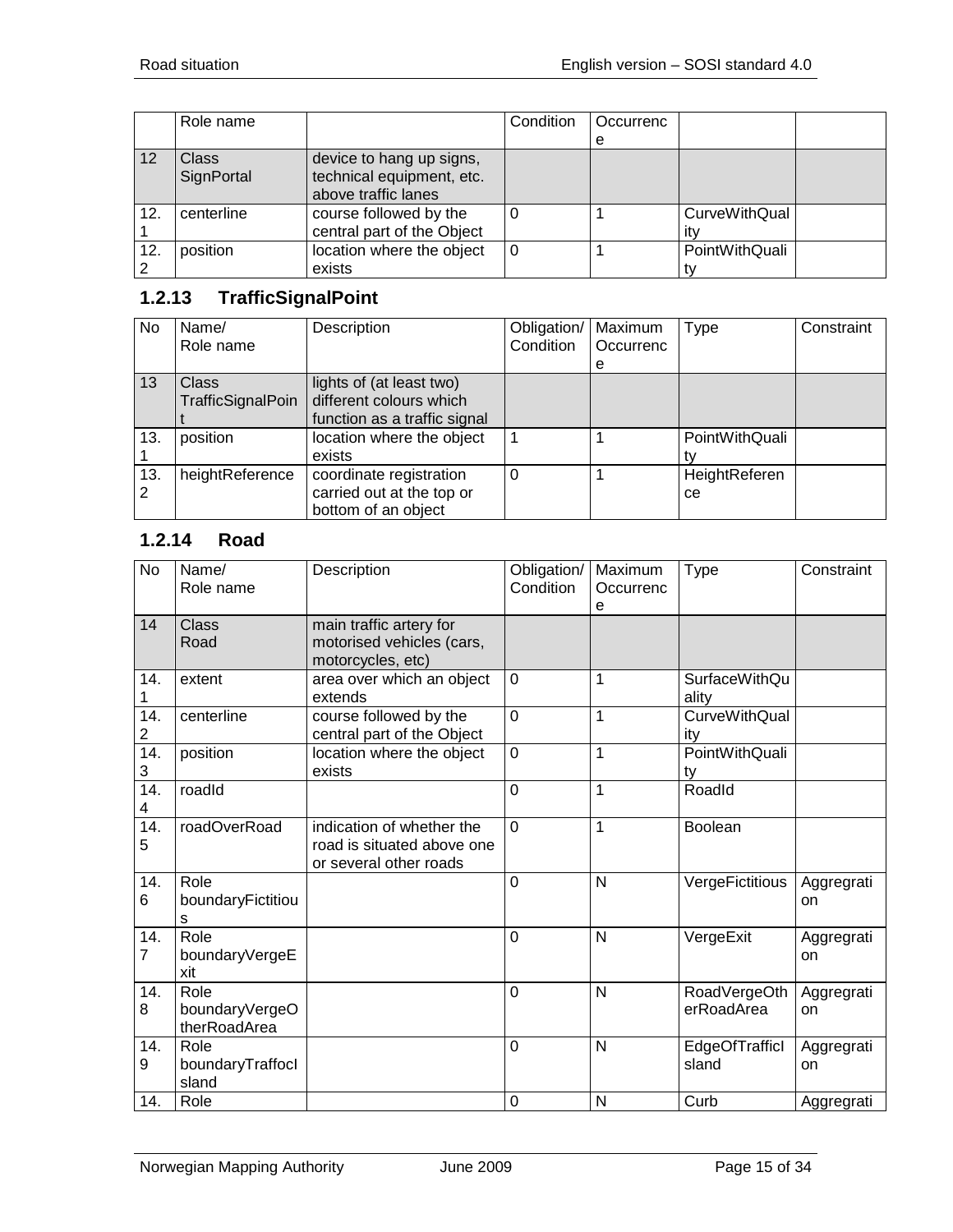| 10           | boundaryCurb                        |  |   |                     | on               |
|--------------|-------------------------------------|--|---|---------------------|------------------|
| 14.<br>$-11$ | Role<br>  boundaryRoadSu  <br>rface |  | N | RoadSurfaceE<br>dge | Aggregrati<br>on |

#### <span id="page-15-0"></span>**1.2.15 OtherRoadAreaDelimitation**

| No.      | Name/<br>Role name                     | Description                                                                                                                                                                                                                                              | Obligation/<br>Condition | Maximum<br>Occurrenc<br>е | <b>Type</b>                 | Constraint |
|----------|----------------------------------------|----------------------------------------------------------------------------------------------------------------------------------------------------------------------------------------------------------------------------------------------------------|--------------------------|---------------------------|-----------------------------|------------|
| 15       | Class<br>OtherRoadAreaD<br>elimitation | delimitation of private<br>driveways, outer edge of<br>open parking spaces in<br>connection with roads,<br>short pedestrian and<br>bicycle paths which do not<br>belong to the main road<br>network (for example small<br>roads in-between<br>buildings) |                          |                           |                             |            |
| 15.      | border                                 | course following the<br>transition between<br>different real world<br>phenomena                                                                                                                                                                          |                          |                           | <b>CurveWithQual</b><br>ity |            |
| 15.<br>2 | Role<br>(unnamed)<br>ParkingArea       |                                                                                                                                                                                                                                                          | 0                        |                           | ParkingArea                 |            |

#### <span id="page-15-1"></span>**1.2.16 RoadVergeOtherRoadArea**

| No       | Name/<br>Role name                         | Description                                                                     | Obligation/<br>Condition | Maximum<br>Occurrenc<br>е | <b>Type</b>           | Constraint |
|----------|--------------------------------------------|---------------------------------------------------------------------------------|--------------------------|---------------------------|-----------------------|------------|
| 16       | <b>Class</b><br>RoadVergeOther<br>RoadArea | fictitious line which divides<br>a road from                                    |                          |                           |                       |            |
| 16.      | border                                     | course following the<br>transition between<br>different real world<br>phenomena |                          |                           | CurveWithQual<br>ity  |            |
| 16.<br>2 | Role<br>(unnamed) Road                     |                                                                                 | 0                        | 1                         | Road                  |            |
| 16.<br>3 | Role<br>(unnamed)<br>FootpathCycleLa<br>ne |                                                                                 | $\Omega$                 |                           | FootpathCycle<br>Lane |            |
| 16.<br>4 | Role<br>(unnamed)<br>ParkingArea           |                                                                                 | 0                        |                           | ParkingArea           |            |

# <span id="page-15-2"></span>**1.2.17 VergeExit**

| No | Name/<br>Role name        | Description                                       | Obligation/   Maximum<br><b>Condition</b> | <b>Occurrenc</b> | Type | Constraint |
|----|---------------------------|---------------------------------------------------|-------------------------------------------|------------------|------|------------|
|    | <b>Class</b><br>VergeExit | delimitation of road<br>towards private exit road |                                           |                  |      |            |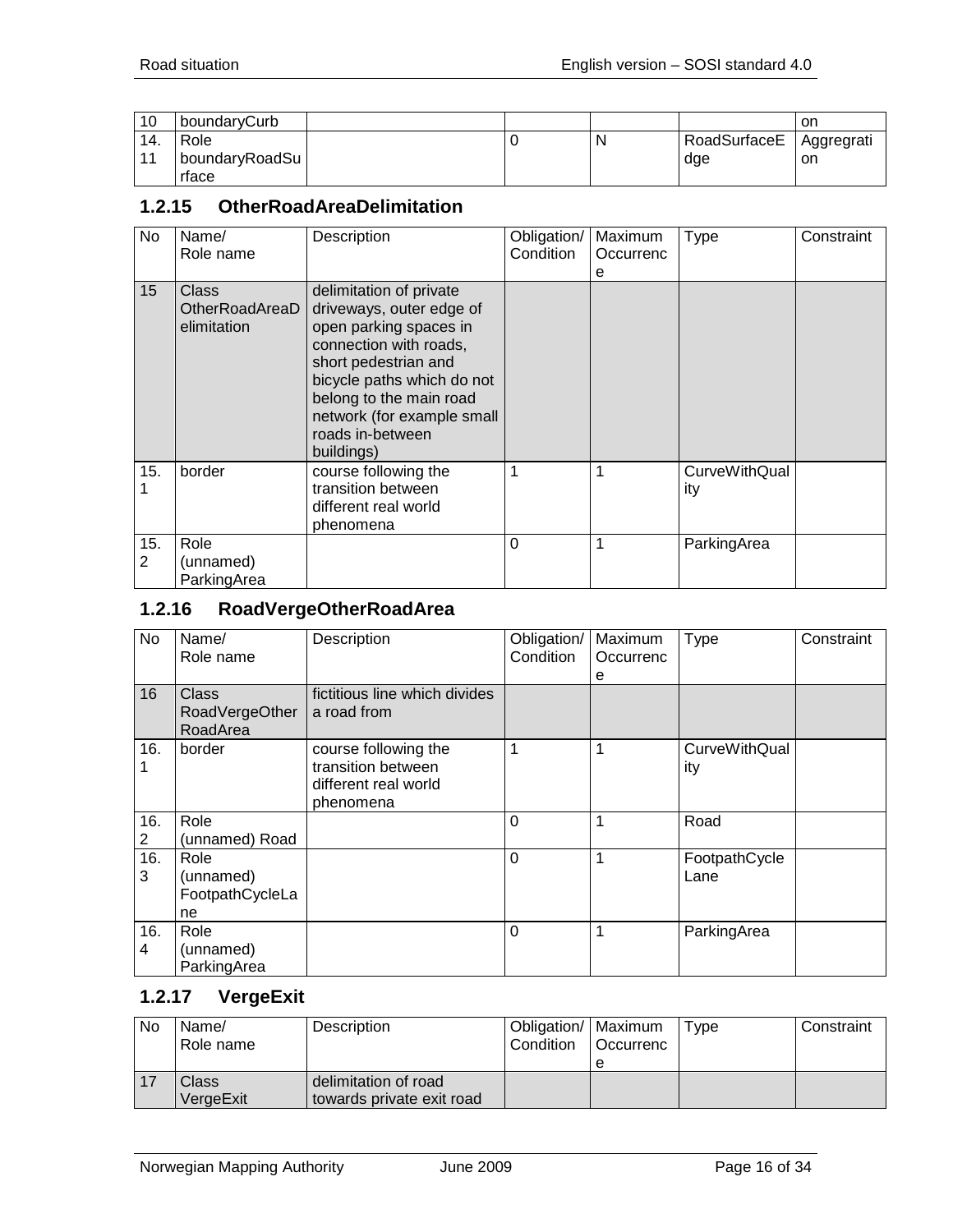| 17.      | border                                     | course following the<br>transition between<br>different real world<br>phenomena | 1        | <b>CurveWithQual</b><br>ity |
|----------|--------------------------------------------|---------------------------------------------------------------------------------|----------|-----------------------------|
| 17.<br>2 | Role<br>(unnamed) Road                     |                                                                                 | 0        | Road                        |
| 17.<br>3 | Role<br>(unnamed)<br>FootpathCycleLa<br>ne |                                                                                 | $\Omega$ | FootpathCycle<br>Lane       |
| 17.<br>4 | Role<br>(unnamed)<br>ParkingArea           |                                                                                 | $\Omega$ | ParkingArea                 |

# <span id="page-16-0"></span>**1.2.18 EdgeOfTrafficIsland**

| $\overline{N}$        | Name/<br>Role name                          | Description                                                                                      | Obligation/<br>Condition | Maximum<br>Occurrenc<br>е | <b>Type</b>                 | Constraint |
|-----------------------|---------------------------------------------|--------------------------------------------------------------------------------------------------|--------------------------|---------------------------|-----------------------------|------------|
| 18                    | <b>Class</b><br>EdgeOfTrafficIsla<br>nd     | delimitation of road against<br>??traffic separators,<br>central reserves and traffic<br>islands |                          |                           |                             |            |
| 18.<br>1              | border                                      | course following the<br>transition between<br>different real world<br>phenomena                  | 1                        | 1                         | <b>CurveWithQual</b><br>ity |            |
| 18.<br>$\overline{c}$ | loweredCurb                                 | whether or not the<br>pavement is lowered                                                        | 0                        | 1                         | <b>Boolean</b>              |            |
| 18.<br>3              | heightReference                             | coordinate registration<br>carried out at the top or<br>bottom of an object                      | $\overline{0}$           | 1                         | HeightReferen<br>ce         |            |
| 18.<br>4              | Role<br>(unnamed) Road                      |                                                                                                  | 0                        | 1                         | Road                        |            |
| 18.<br>5              | Role<br>(unnamed)<br><b>TrafficIsland</b>   |                                                                                                  | 0                        | 1                         | TrafficIsland               |            |
| 18.<br>6              | Role<br>(unnamed)<br>PedestrianCrossi<br>ng |                                                                                                  | 0                        | 1                         | PedestrianCro<br>ssing      |            |
| 18.<br>7              | Role<br>(unnamed)<br>FootpathCycleLa<br>ne  |                                                                                                  | 0                        | 1                         | FootpathCycle<br>Lane       |            |
| 18.<br>8              | Role<br>(unnamed)<br>ParkingArea            |                                                                                                  | 0                        | 1                         | ParkingArea                 |            |

#### <span id="page-16-1"></span>**1.2.19 RoadMarkingHorizontal**

| <b>No</b> | Name/     | Description                                  | Obligation/   Maximum |                  | Type | Constraint |
|-----------|-----------|----------------------------------------------|-----------------------|------------------|------|------------|
|           | Role name |                                              | Condition             | <b>Occurrenc</b> |      |            |
|           |           |                                              |                       | е                |      |            |
| 19        | Class     | horizontal lines with                        |                       |                  |      |            |
|           |           | RoadMarkingHori   information for road-users |                       |                  |      |            |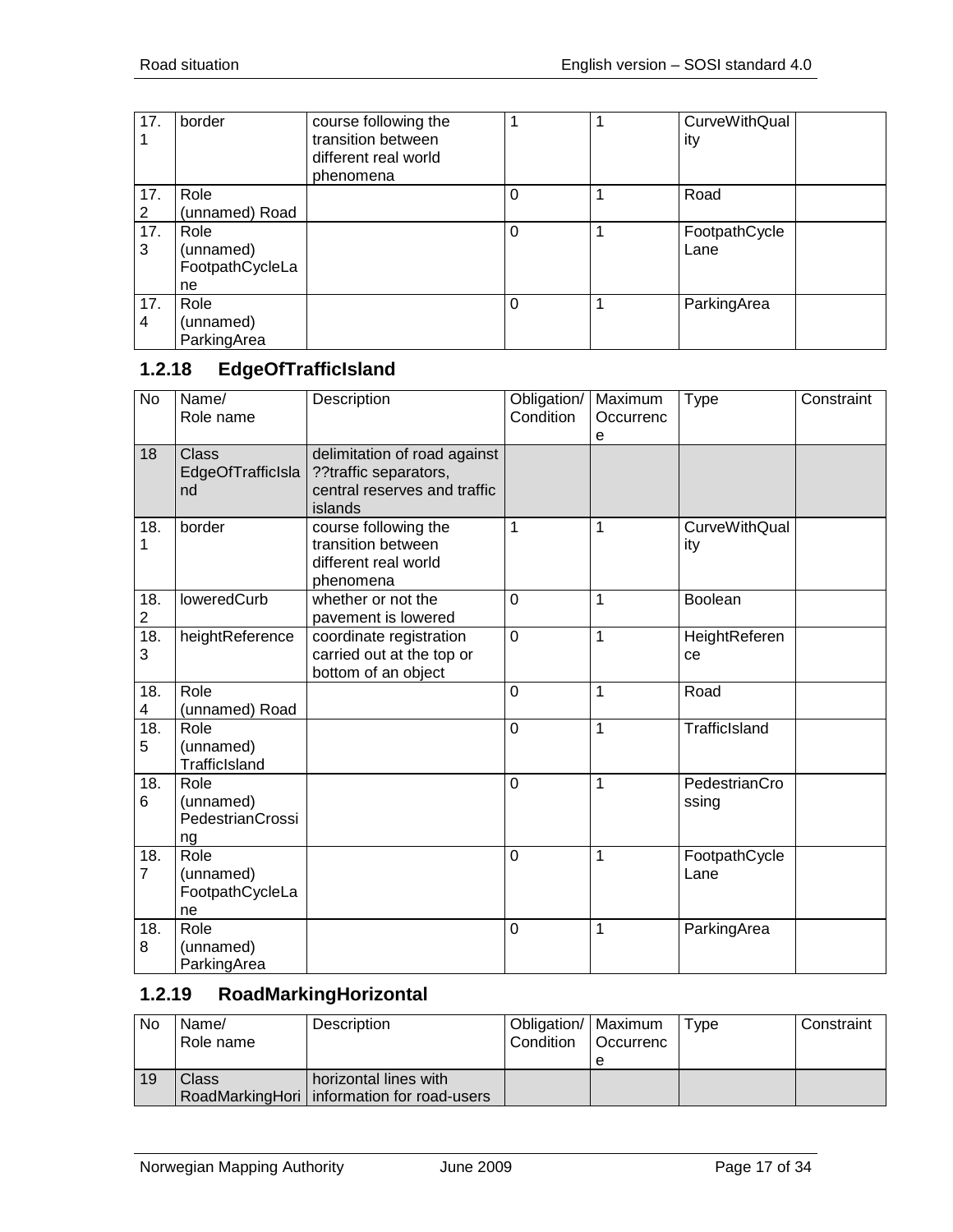|     | zontal     |                            |  |               |  |
|-----|------------|----------------------------|--|---------------|--|
| 19. | centerline | course followed by the     |  | CurveWithQual |  |
|     |            | central part of the object |  | ۱t∨           |  |

#### <span id="page-17-0"></span>**1.2.20 CrashBarrier**

| No       | Name/                        | Description                                                                 | Obligation/ | Maximum   | <b>Type</b>                 | Constraint |
|----------|------------------------------|-----------------------------------------------------------------------------|-------------|-----------|-----------------------------|------------|
|          | Role name                    |                                                                             | Condition   | Occurrenc |                             |            |
|          |                              |                                                                             |             | е         |                             |            |
| 20       | <b>Class</b><br>CrashBarrier | barrier located along<br>shoulder. Note: Also used<br>as a central reserve  |             |           |                             |            |
| 20.      | centerline                   | course followed by the<br>central part of the object                        |             |           | <b>CurveWithQual</b><br>itv |            |
| 20.<br>2 | heightReference              | coordinate registration<br>carried out at the top or<br>bottom of an object | 0           |           | HeightReferen<br>ce         |            |
| 20.      | typeOfRailing                | type of railing                                                             | 0           |           | CrashBarrierTy<br>рe        |            |

# <span id="page-17-1"></span>**1.2.21 ReferencePoint**

| No       | Name/<br>Role name             | Description                                                              | Obligation/<br>Condition | Maximum<br>Occurrenc<br>е | <b>Type</b>          | Constraint       |
|----------|--------------------------------|--------------------------------------------------------------------------|--------------------------|---------------------------|----------------------|------------------|
| 21       | Class<br><b>ReferencePoint</b> | point on the road which is<br>used as a reference in the<br>road network |                          |                           |                      |                  |
| 21.      | position                       | location where the object<br>exists                                      | $\mathbf{1}$             | 1                         | PointWithQuali<br>tv |                  |
| 21.<br>2 | referenceNumber                |                                                                          | 1                        | 1                         | CharacterStrin       |                  |
| 21.<br>3 | roadId                         | compound identifier for a<br>road route                                  | $\overline{0}$           | 1                         | Roadld               |                  |
| 21.<br>4 | roadParcel                     | description of a parcel of a<br>road route                               | $\overline{0}$           | 1                         | RoadParcel           |                  |
| 21.<br>5 | roadSegmentFro<br>mDate        | initial date of validity for<br>road reference (starting<br>date)        | $\mathbf 0$              | $\mathbf 1$               | Date                 |                  |
| 21.<br>6 | Role<br>pillar                 |                                                                          | $\Omega$                 | 1                         | <b>ReferencePost</b> | Aggregrati<br>on |

#### <span id="page-17-2"></span>**1.2.22 ReferencePost**

| No  | Name/<br>Role name                   | Description                                                                                                                                                   | Obligation/<br>Condition | Maximum<br>Occurrenc | <b>Type</b>          | Constraint |
|-----|--------------------------------------|---------------------------------------------------------------------------------------------------------------------------------------------------------------|--------------------------|----------------------|----------------------|------------|
|     |                                      |                                                                                                                                                               |                          | е                    |                      |            |
| 22  | <b>Class</b><br><b>ReferencePost</b> | a Norwegian Public Roads<br>Administration reference<br>post along European,<br>national and county<br>highways to indicate<br>??distance values in<br>metres |                          |                      |                      |            |
| 22. | position                             | location where the object                                                                                                                                     |                          |                      | PointWithQuali       |            |
|     |                                      | exists                                                                                                                                                        |                          |                      |                      |            |
| 22. | Role                                 |                                                                                                                                                               |                          |                      | <b>ReferencePoin</b> |            |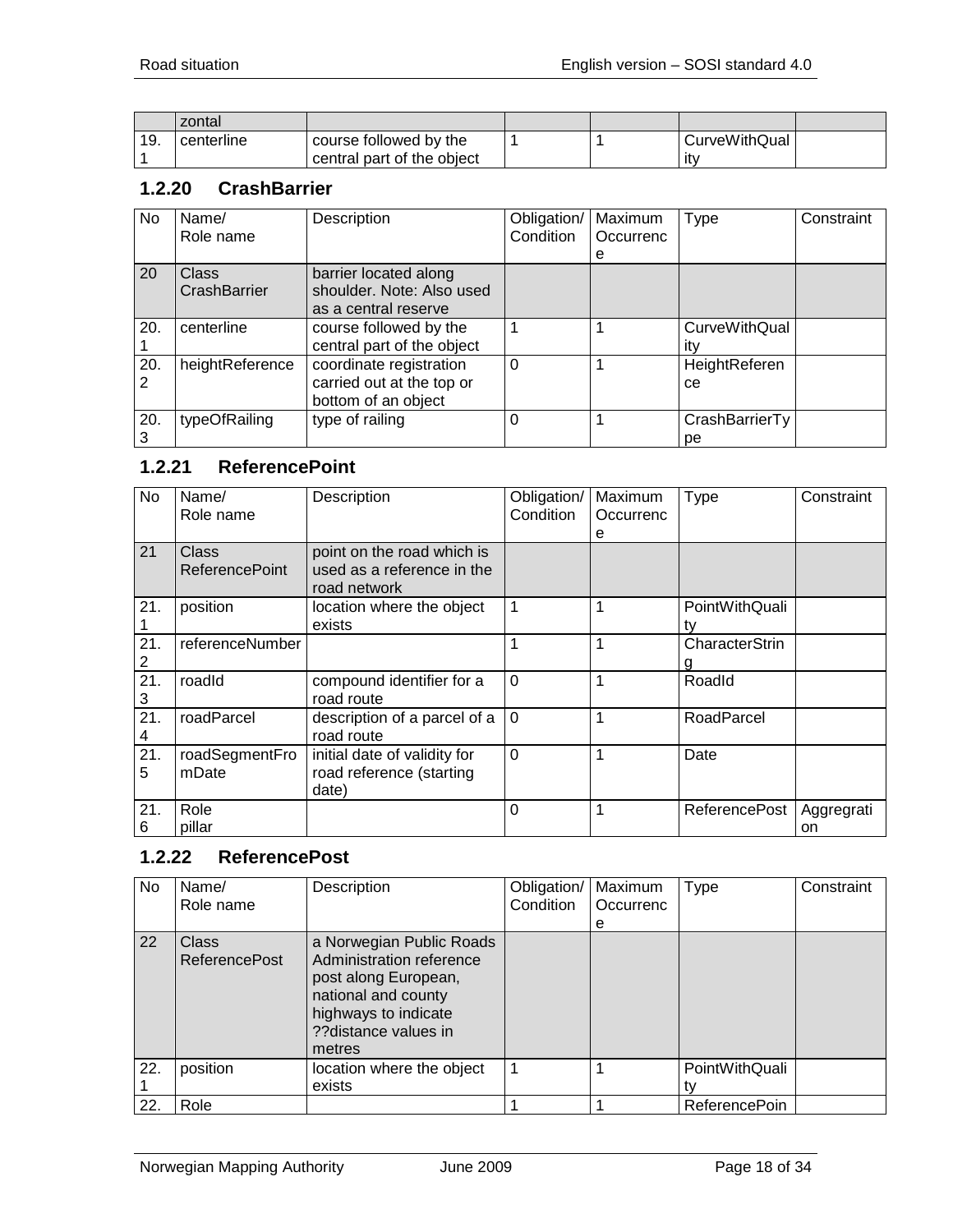| $\sim$<br>∠ | .             |  |  |  |
|-------------|---------------|--|--|--|
|             | -<br>วเทเ<br> |  |  |  |

#### <span id="page-18-0"></span>**1.2.23 TrafficIsland**

| No       | Name/<br>Role name                | Description                          | Obligation/<br>Condition | Maximum<br>Occurrenc<br>e | Type                    | Constraint       |
|----------|-----------------------------------|--------------------------------------|--------------------------|---------------------------|-------------------------|------------------|
| 23       | <b>Class</b><br>TrafficIsland     |                                      |                          |                           |                         |                  |
| 23.      | extent                            | area over which an object<br>extends | 0                        |                           | SurfaceWithQu<br>ality  |                  |
| 23.<br>2 | position                          | location where the object<br>exists  | $\Omega$                 |                           | PointWithQuali          |                  |
| 23.<br>3 | Role<br>boundaryTrafficls<br>land |                                      |                          | N                         | EdgeOfTrafficl<br>sland | Aggregrati<br>on |

#### <span id="page-18-1"></span>**1.2.24 RoadsideDitchOpen**

| No       | Name/<br>Role name                           | Description                                                                     | Obligation/<br>Condition | Maximum<br>Occurrenc | Type                        | Constraint |
|----------|----------------------------------------------|---------------------------------------------------------------------------------|--------------------------|----------------------|-----------------------------|------------|
|          |                                              |                                                                                 |                          | е                    |                             |            |
| 24       | <b>Class</b><br><b>RoadsideDitchO</b><br>pen | open drainage parallel with<br>road                                             |                          |                      |                             |            |
| 24.      | border                                       | course following the<br>transition between<br>different real world<br>phenomena |                          |                      | <b>CurveWithQual</b><br>ity |            |
| 24.<br>2 | Role<br>(unnamed)<br>Cutting                 |                                                                                 |                          |                      | Cutting                     |            |

# <span id="page-18-2"></span>**1.2.25 EdgeOfCarriageway**

| No  | Name/<br>Role name                    | Description                                                                                    | Obligation/<br>Condition | Maximum<br>Occurrenc | Type                        | Constraint |
|-----|---------------------------------------|------------------------------------------------------------------------------------------------|--------------------------|----------------------|-----------------------------|------------|
|     |                                       |                                                                                                |                          | е                    |                             |            |
| 25  | <b>Class</b><br>EdgeOfCarriage<br>way | indicates limitation of<br>carriageway, i.e. transition<br>between carriageway and<br>shoulder |                          |                      |                             |            |
| 25. | border                                | course following the<br>transition between<br>different real world<br>phenomena                |                          |                      | <b>CurveWithQual</b><br>ity |            |

#### <span id="page-18-3"></span>**1.2.26 EdgeOfShoulder**

| <b>No</b> | Name/<br>Role name             | Description                                                                                                   | Obligation/   Maximum<br>Condition | Occurrenc | Type | Constraint |
|-----------|--------------------------------|---------------------------------------------------------------------------------------------------------------|------------------------------------|-----------|------|------------|
|           |                                |                                                                                                               |                                    | е         |      |            |
| 26        | <b>Class</b><br>EdgeOfShoulder | edge of drivable road<br>located next to<br>carriageway. Note: also<br>includes space for guard<br>rail, etc. |                                    |           |      |            |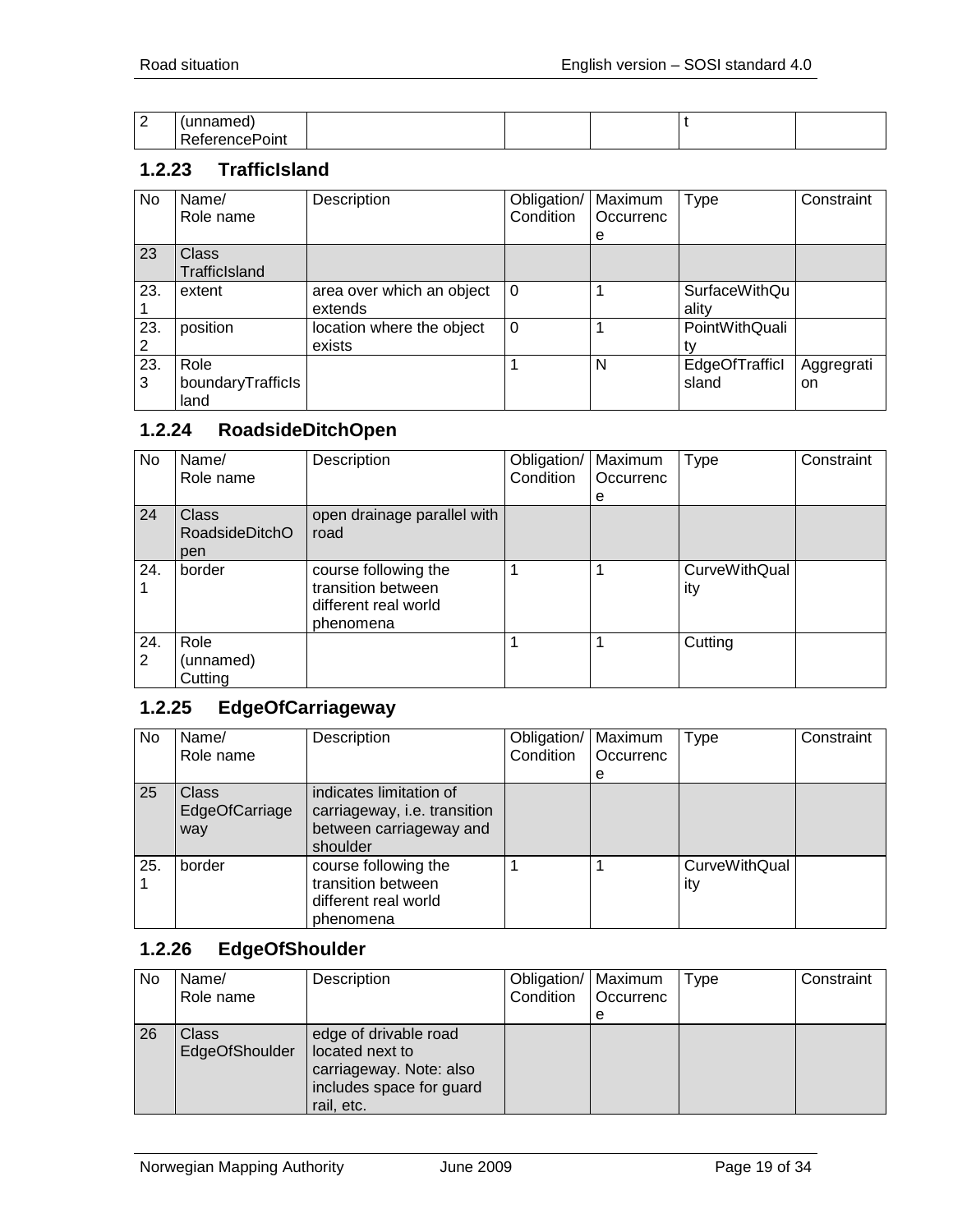| 26.      | border                                      | course following the<br>transition between<br>different real world<br>phenomena | 1              |   | <b>CurveWithQual</b><br>ity |
|----------|---------------------------------------------|---------------------------------------------------------------------------------|----------------|---|-----------------------------|
| 26.<br>2 | loweredCurb                                 | whether or not the<br>pavement is lowered                                       | $\mathbf 0$    | 1 | Boolean                     |
| 26.<br>3 | heightReference                             | coordinate registration<br>carried out at the top or<br>bottom of an object     | $\overline{0}$ | 1 | HeightReferen<br>ce         |
| 26.<br>4 | Role<br>(unnamed)<br>PedestrianCrossi<br>ng |                                                                                 | $\Omega$       | 1 | PedestrianCro<br>ssing      |
| 26.<br>5 | Role<br>(unnamed)<br>Embankment             |                                                                                 | 1              | 1 | Embankment                  |
| 26.<br>6 | Role<br>(unnamed)<br>Cutting                |                                                                                 | 1              | 1 | Cutting                     |

#### <span id="page-19-0"></span>**1.2.27 Curb**

| No                    | Name/<br>Role name                          | Description                                                                                                                            | Obligation/<br>Condition | Maximum<br>Occurrenc<br>e | <b>Type</b>            | Constraint |
|-----------------------|---------------------------------------------|----------------------------------------------------------------------------------------------------------------------------------------|--------------------------|---------------------------|------------------------|------------|
| 27                    | <b>Class</b><br>Curb                        | delimitation of part of road<br>for pedestrians                                                                                        |                          |                           |                        |            |
| 27.<br>1              | border                                      | forløp som følger<br>overgang mellom ulike<br>fenomener                                                                                | 1                        | 1                         | CurveWithQual<br>ity   |            |
| 27.<br>$\overline{2}$ | loweredCurb                                 | whether or not the<br>pavement is lowered                                                                                              | $\overline{0}$           | 1                         | Boolean                |            |
| 27.<br>3              | heightReference                             | indication of whether the<br>registration has been<br>carried out at the top or<br>bottom of an element; e.g.<br>a slope, a wall, etc. | $\overline{0}$           | $\mathbf 1$               | HeightReferen<br>ce    |            |
| 27.<br>4              | Role<br>(unnamed)<br>PedestrianCrossi<br>ng |                                                                                                                                        | $\overline{0}$           | 1                         | PedestrianCro<br>ssing |            |
| 27.<br>5              | Role<br>(unnamed) Road                      |                                                                                                                                        | $\mathbf 0$              | 1                         | Road                   |            |
| 27.<br>6              | Role<br>(unnamed)<br>FootpathCycleLa<br>ne  |                                                                                                                                        | $\overline{0}$           | 1                         | FootpathCycle<br>Lane  |            |
| 27.<br>$\overline{7}$ | Role<br>(unnamed)<br>ParkingArea            |                                                                                                                                        | $\mathbf{0}$             | 1                         | ParkingArea            |            |
| 27.<br>8              | Role<br>(unnamed)<br>Pavement               |                                                                                                                                        | $\mathbf 0$              | 1                         | Pavement               |            |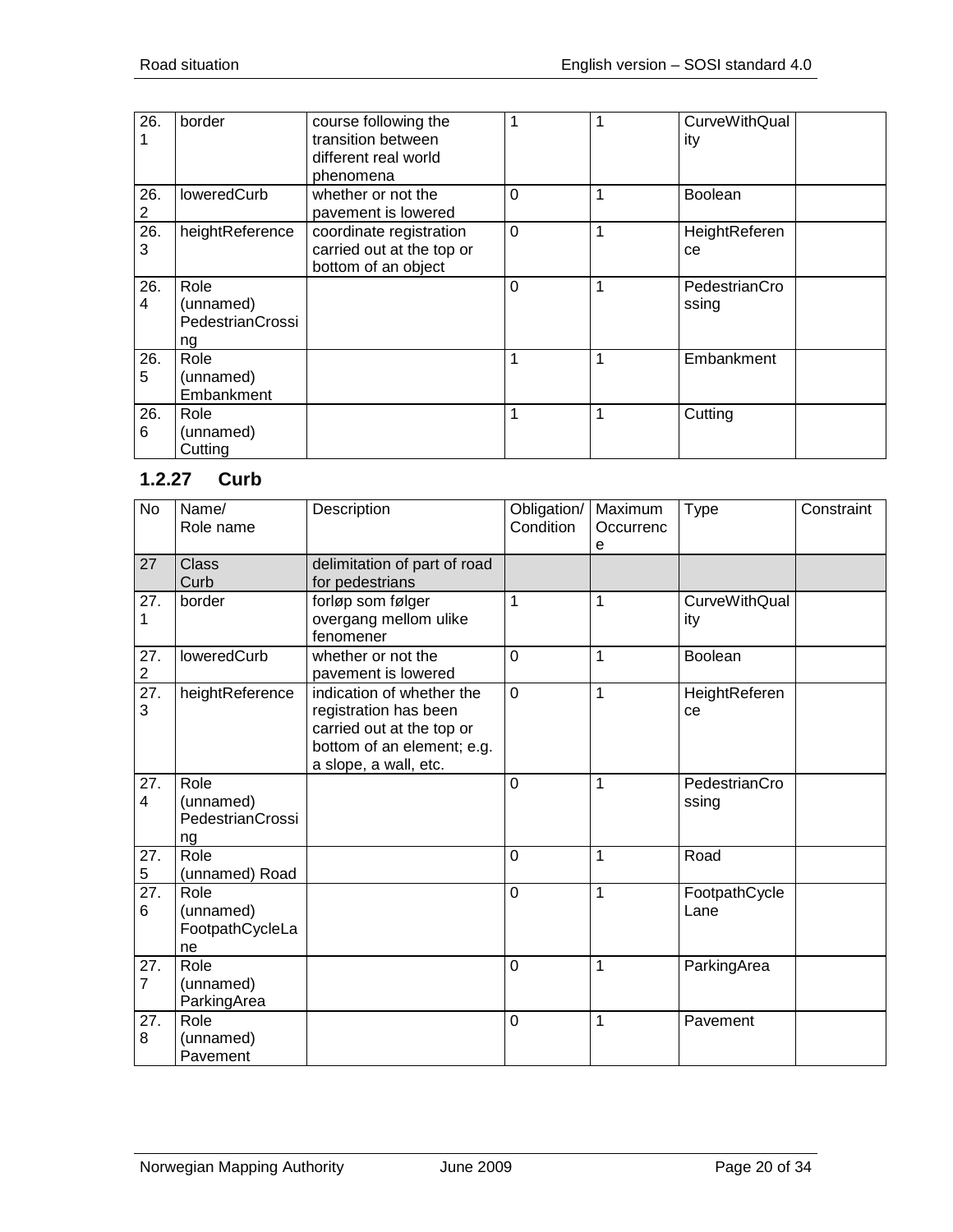# <span id="page-20-0"></span>**1.2.28 PedestrianCrossingDelimitation**

| No       | Name/<br>Role name                                 | Description                                                                     | Obligation/<br>Condition | Maximum<br>Occurrenc<br>е | Type                   | Constraint |
|----------|----------------------------------------------------|---------------------------------------------------------------------------------|--------------------------|---------------------------|------------------------|------------|
| 28       | <b>Class</b><br>PedestrianCrossi<br>ngDelimitation | delimitation of pedestrian<br>crossing                                          |                          |                           |                        |            |
| 28.      | border                                             | course following the<br>transition between<br>different real world<br>phenomena |                          |                           | CurveWithQual<br>ity   |            |
| 28.<br>2 | Role<br>(unnamed)<br><b>PedestrianCrossi</b><br>ng |                                                                                 |                          |                           | PedestrianCro<br>ssing |            |

#### <span id="page-20-1"></span>**1.2.29 RoadSurfaceEdge**

| <b>No</b>             | Name/<br>Role name                         | Description                                                                     | Obligation/<br>Condition | Maximum<br>Occurrenc<br>е | <b>Type</b>                 | Constraint |
|-----------------------|--------------------------------------------|---------------------------------------------------------------------------------|--------------------------|---------------------------|-----------------------------|------------|
| 29                    | <b>Class</b><br>RoadSurfaceEdg<br>е        | sideways delimitation of<br>surfacing                                           |                          |                           |                             |            |
| 29.                   | border                                     | course following the<br>transition between<br>different real world<br>phenomena |                          | 1                         | <b>CurveWithQual</b><br>ity |            |
| 29.<br>$\overline{c}$ | loweredCurb                                | whether or not the<br>pavement is lowered                                       | $\Omega$                 | 1                         | <b>Boolean</b>              |            |
| 29.<br>3              | heightReference                            | coordinate registration<br>carried out at the top or<br>bottom of an object     | $\overline{0}$           | 1                         | HeightReferen<br>ce         |            |
| 29.<br>4              | Role<br>(unnamed) Road                     |                                                                                 | $\overline{0}$           | 1                         | Road                        |            |
| 29.<br>5              | Role<br>(unnamed)<br>FootpathCycleLa<br>ne |                                                                                 | $\Omega$                 | 1                         | FootpathCycle<br>Lane       |            |
| 29.<br>6              | Role<br>(unnamed)<br>ParkingArea           |                                                                                 | $\Omega$                 | 1                         | ParkingArea                 |            |

#### <span id="page-20-2"></span>**1.2.30 Roadblock**

| <b>No</b> | Name/<br>Role name | Description                             | Obligation/<br>Condition | Maximum<br>Occurrenc | Type                 | Constraint |
|-----------|--------------------|-----------------------------------------|--------------------------|----------------------|----------------------|------------|
|           |                    |                                         |                          | e                    |                      |            |
| 30        | <b>Class</b>       | physical blockage of the                |                          |                      |                      | Subtype of |
|           | Roadblock          | road                                    |                          |                      |                      | RoadNode   |
| 30.       | centerline         | course followed by the                  |                          |                      | <b>CurveWithQual</b> |            |
|           |                    | central part of the Object              |                          |                      |                      |            |
| 30.       | typeOfRoadblock    | indicates type of roadblock $ 0\rangle$ |                          |                      | TypeOfRoadbl         |            |
|           |                    |                                         |                          |                      | ock                  |            |
| 30.       | heightReference    | coordinate registration                 |                          |                      | HeightReferen        |            |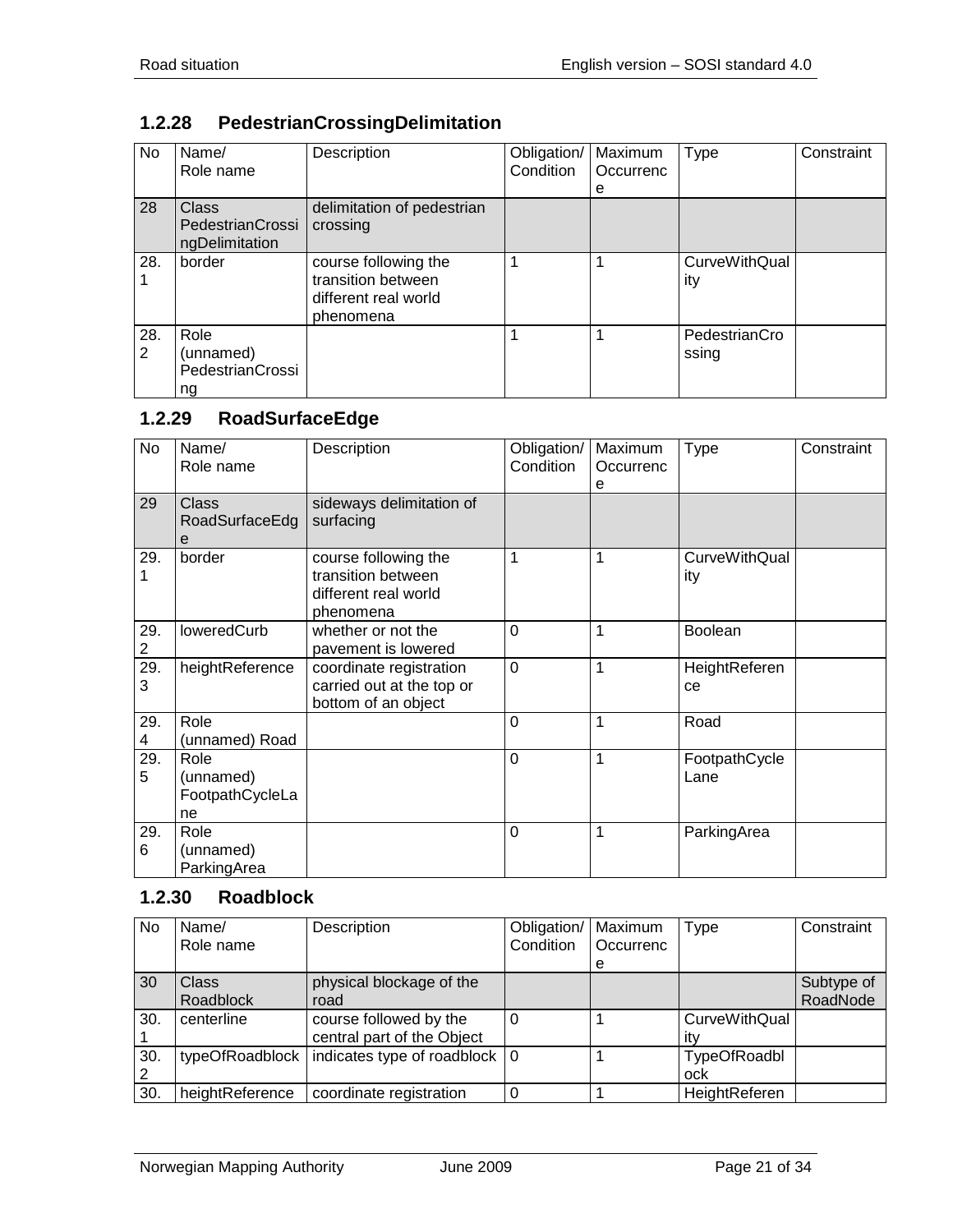|  | carried out at the top or |  | $\sim$<br>◡ |  |
|--|---------------------------|--|-------------|--|
|  | bottom of an object       |  |             |  |

#### <span id="page-21-0"></span>**1.2.31 Footpath**

| No       | Name/<br>Role name             | Description                                                                        | Obligation/<br>Condition | Maximum<br>Occurrenc<br>е | Type                          | Constraint       |
|----------|--------------------------------|------------------------------------------------------------------------------------|--------------------------|---------------------------|-------------------------------|------------------|
| 31       | Class<br>Footpath              | delimited area intended for<br>pedestrians and which is<br>not connected to a road |                          |                           |                               |                  |
| 31.      | position                       | location where the object<br>exists                                                | $\mathbf 0$              |                           | PointWithQuali<br>t٧          |                  |
| 31.<br>2 | extent                         | area over which an object<br>extends                                               | $\Omega$                 |                           | <b>SurfaceWithQu</b><br>ality |                  |
| 31.<br>3 | Role<br>boundaryFootpat        |                                                                                    | 0                        | N                         | FootpathEdge                  | Aggregrati<br>on |
| 31.<br>4 | Role<br>boundaryFictitiou<br>s |                                                                                    | 0                        | N                         | VergeFictitious               | Aggregrati<br>on |

# <span id="page-21-1"></span>**1.2.32 FootpathEdge**

| No  | Name/        | Description              | Obligation/ | Maximum   | <b>Type</b>   | Constraint |
|-----|--------------|--------------------------|-------------|-----------|---------------|------------|
|     | Role name    |                          | Condition   | Occurrenc |               |            |
|     |              |                          |             | е         |               |            |
| 32  | <b>Class</b> | delimitation of footpath |             |           |               |            |
|     | FootpathEdge |                          |             |           |               |            |
| 32. | border       | course following the     |             |           | CurveWithQual |            |
|     |              | transition between       |             |           | ity           |            |
|     |              | different real world     |             |           |               |            |
|     |              | phenomena                |             |           |               |            |
| 32. | Role         |                          |             |           | Footpath      |            |
| 2   | (unnamed)    |                          |             |           |               |            |
|     | Footpath     |                          |             |           |               |            |

#### <span id="page-21-2"></span>**1.2.33 BicycleLane**

| <b>No</b> | Name/                       | Description                                                                     | Obligation/   Maximum |           | Type                 | Constraint |
|-----------|-----------------------------|---------------------------------------------------------------------------------|-----------------------|-----------|----------------------|------------|
|           | Role name                   |                                                                                 | Condition             | Occurrenc |                      |            |
|           |                             |                                                                                 |                       | е         |                      |            |
| 33        | <b>Class</b><br>BicycleLane | separate lane for cyclists<br>indicated by public traffic<br>signs and markings |                       |           |                      |            |
| 33.       | centerline                  | course followed by the<br>central part of the object                            |                       |           | CurveWithQual<br>ıtv |            |

#### <span id="page-21-3"></span>**1.2.34 CattleGratingDelimitation**

| No  | Name/<br>Role name                                     | Description                                | Obligation/   Maximum<br>Condition | <b>Occurrenc</b> | Type                 | Constraint |
|-----|--------------------------------------------------------|--------------------------------------------|------------------------------------|------------------|----------------------|------------|
|     |                                                        |                                            |                                    | е                |                      |            |
| 34  | Class<br>CattleGratingDeli   CattleGrating<br>mitation | delimitation of                            |                                    |                  |                      |            |
| 34. | border                                                 | course following the<br>transition between |                                    |                  | CurveWithQual<br>itv |            |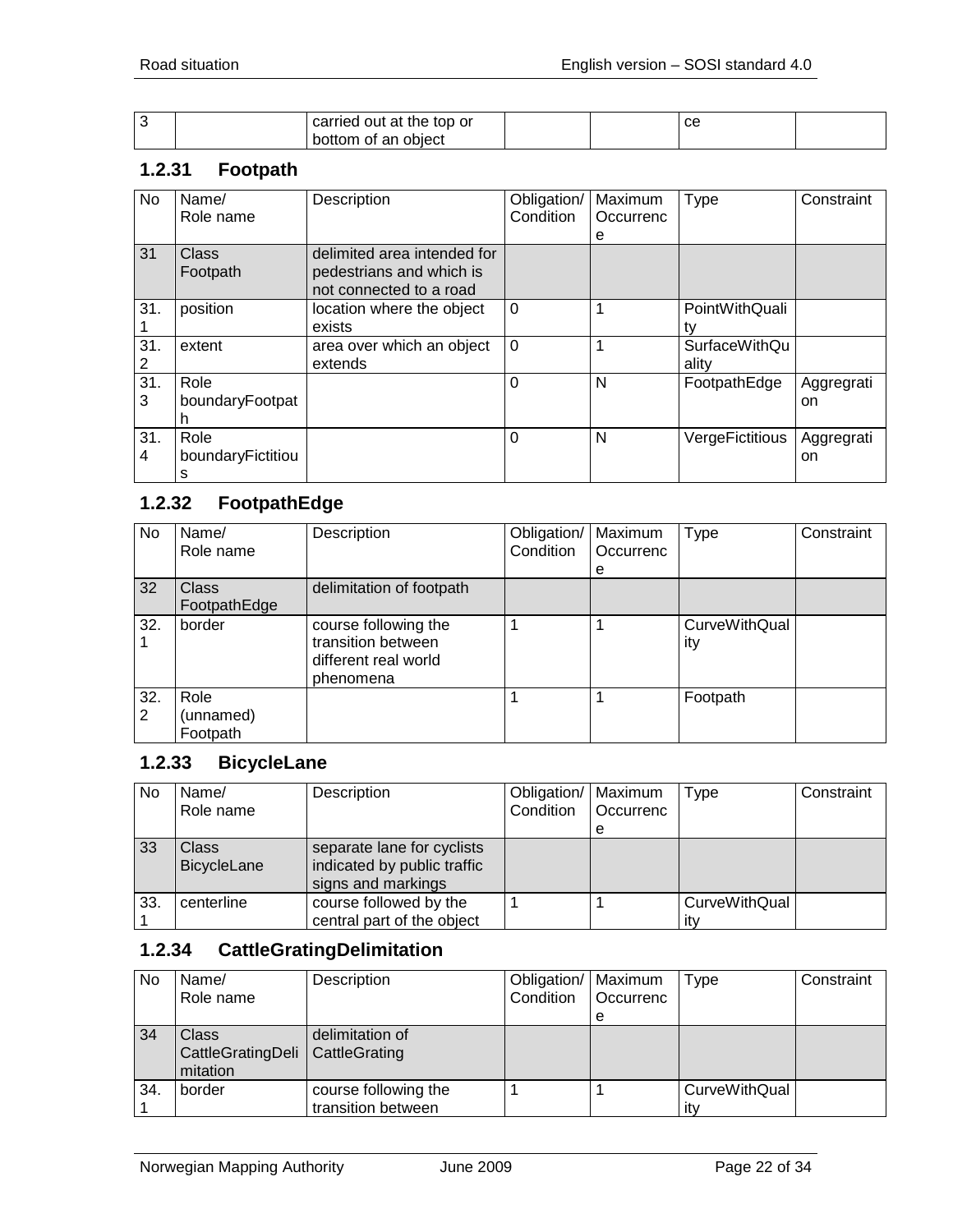|                |               | different real world<br>phenomena |  |               |  |
|----------------|---------------|-----------------------------------|--|---------------|--|
| 34.            | Role          |                                   |  | CattleGrating |  |
| $\overline{2}$ | (unnamed)     |                                   |  |               |  |
|                | CattleGrating |                                   |  |               |  |

#### <span id="page-22-0"></span>**1.2.35 Association <<Topo>> FootpathCycleLane-FootpathCycleLaneEdge**

| <b>No</b>             | Name/<br>Role name                                                 | Description | Obligation/<br>Condition | Maximum<br>Occurrenc<br>е | Type                      | Constraint      |
|-----------------------|--------------------------------------------------------------------|-------------|--------------------------|---------------------------|---------------------------|-----------------|
| 35                    | Association<br>FootpathCycleLa<br>ne-<br>FootpathCycleLa<br>neEdge |             |                          |                           |                           |                 |
| 35.                   | Role<br>boundaryFootpar<br>thCycleLaneEdg<br>е                     |             | 0                        | N                         | FootpathCycle<br>LaneEdge | Aggregatio<br>n |
| 35.<br>$\overline{2}$ | Role<br>(unnamed)<br>FootpathCycleLa<br>ne                         |             |                          | 2                         | FootpathCycle<br>Lane     |                 |

#### <span id="page-22-1"></span>**1.2.36 Association <<Topo>> ParkingArea-ParkingAreaDelimitation**

| No       | Name/<br>Role name                                         | Description | Obligation/   Maximum<br>Condition | Occurrenc | Type                        | Constraint      |
|----------|------------------------------------------------------------|-------------|------------------------------------|-----------|-----------------------------|-----------------|
|          |                                                            |             |                                    | е         |                             |                 |
| 36       | Association<br>ParkingArea-<br>ParkingAreaDeli<br>mitation |             |                                    |           |                             |                 |
| 36.      | Role<br>boundaryParking<br>Area                            |             | 1                                  | N         | ParkingAreaDe<br>limitation | Aggregatio<br>n |
| 36.<br>2 | Role<br>(unnamed)<br>ParkingArea                           |             |                                    | 2         | ParkingArea                 |                 |

#### <span id="page-22-2"></span>**1.2.37 Association <<Topo>> SpeedBump-SpeedBumpDelimitation**

| No       | Name/<br>Role name                                     | Description | Obligation/<br>Condition | Maximum<br>Occurrenc | <b>Type</b>               | Constraint      |
|----------|--------------------------------------------------------|-------------|--------------------------|----------------------|---------------------------|-----------------|
|          |                                                        |             |                          | e                    |                           |                 |
| 37       | Association<br>SpeedBump-<br>SpeedBumpDeli<br>mitation |             |                          |                      |                           |                 |
| 37.      | Role<br>boundarySpeedB<br>ump                          |             |                          | N                    | SpeedBumpDe<br>limitation | Aggregatio<br>n |
| 37.<br>2 | Role<br>(unnamed)<br>SpeedBump                         |             |                          |                      | SpeedBump                 |                 |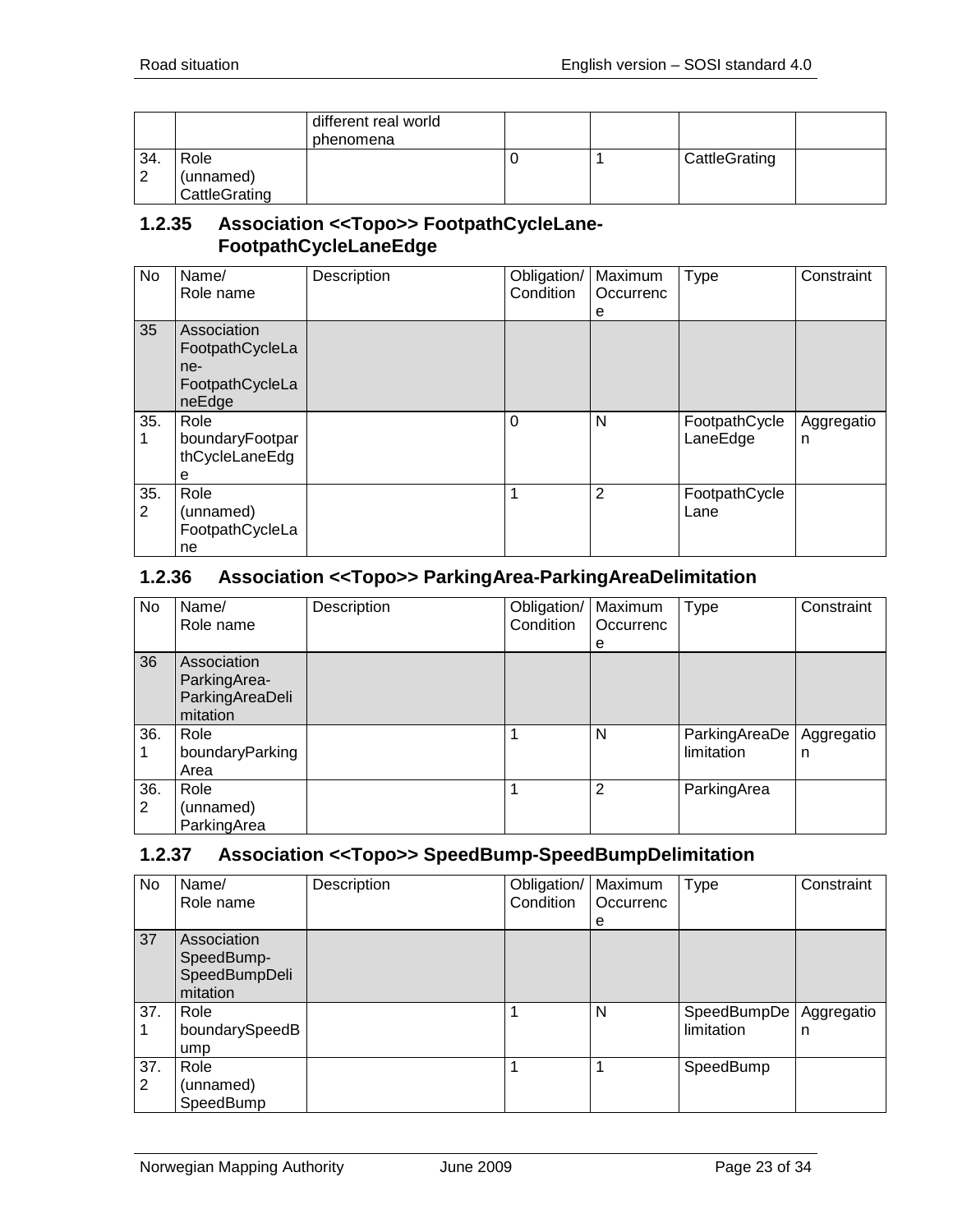2

(unnamed) Road

| No  | Name/<br>Role name                      | Description | Obligation/<br>Condition | Maximum<br>Occurrenc<br>е | Type            | Constraint      |
|-----|-----------------------------------------|-------------|--------------------------|---------------------------|-----------------|-----------------|
| 38  | Association<br>Road-<br>VergeFictitious |             |                          |                           |                 |                 |
| 38. | Role<br>boundaryFictitiou<br>s          |             | 0                        | N                         | VergeFictitious | Aggregatio<br>n |
| 38. | Role                                    |             |                          |                           | Road            |                 |

# <span id="page-23-0"></span>**1.2.38 Association <<Topo>> Road-VergeFictitious**

#### <span id="page-23-1"></span>**1.2.39 Association <<Topo>> Road-VergeExit**

| No       | Name/<br>Role name            | Description | Obligation/   Maximum<br>Condition | Occurrenc<br>е | Type      | Constraint      |
|----------|-------------------------------|-------------|------------------------------------|----------------|-----------|-----------------|
| 39       | Association<br>Road-VergeExit |             |                                    |                |           |                 |
| 39.      | Role<br>boundaryVergeE<br>xit |             |                                    | N              | VergeExit | Aggregatio<br>n |
| 39.<br>2 | Role<br>(unnamed) Road        |             |                                    |                | Road      |                 |

#### <span id="page-23-2"></span>**1.2.40 Association <<Topo>> Road-RoadVergeOtherRoadArea**

| No       | Name/<br>Role name                                 | Description | Obligation/<br>Condition | Maximum<br>Occurrenc<br>e | <b>Type</b>                | Constraint      |
|----------|----------------------------------------------------|-------------|--------------------------|---------------------------|----------------------------|-----------------|
| 40       | Association<br>Road-<br>RoadVergeOther<br>RoadArea |             |                          |                           |                            |                 |
| 40.      | Role<br>boundaryVergeO<br>therRoadArea             |             |                          | N                         | RoadVergeOth<br>erRoadArea | Aggregatio<br>n |
| 40.<br>2 | Role<br>(unnamed) Road                             |             | 0                        |                           | Road                       |                 |

#### <span id="page-23-3"></span>**1.2.41 Association <<Topo>> Road-EdgeOfTrafficIsland**

| No.      | Name/<br>Role name                              | Description | Obligation/<br>Condition | Maximum<br>Occurrenc<br>е | <b>Type</b>             | Constraint      |
|----------|-------------------------------------------------|-------------|--------------------------|---------------------------|-------------------------|-----------------|
| 41       | Association<br>Road-<br>EdgeOfTrafficIsla<br>nd |             |                          |                           |                         |                 |
| 41.      | Role<br>boundaryTraffocl<br>sland               |             | 0                        | N                         | EdgeOfTrafficl<br>sland | Aggregatio<br>n |
| 41.<br>2 | Role<br>(unnamed) Road                          |             | 0                        |                           | Road                    |                 |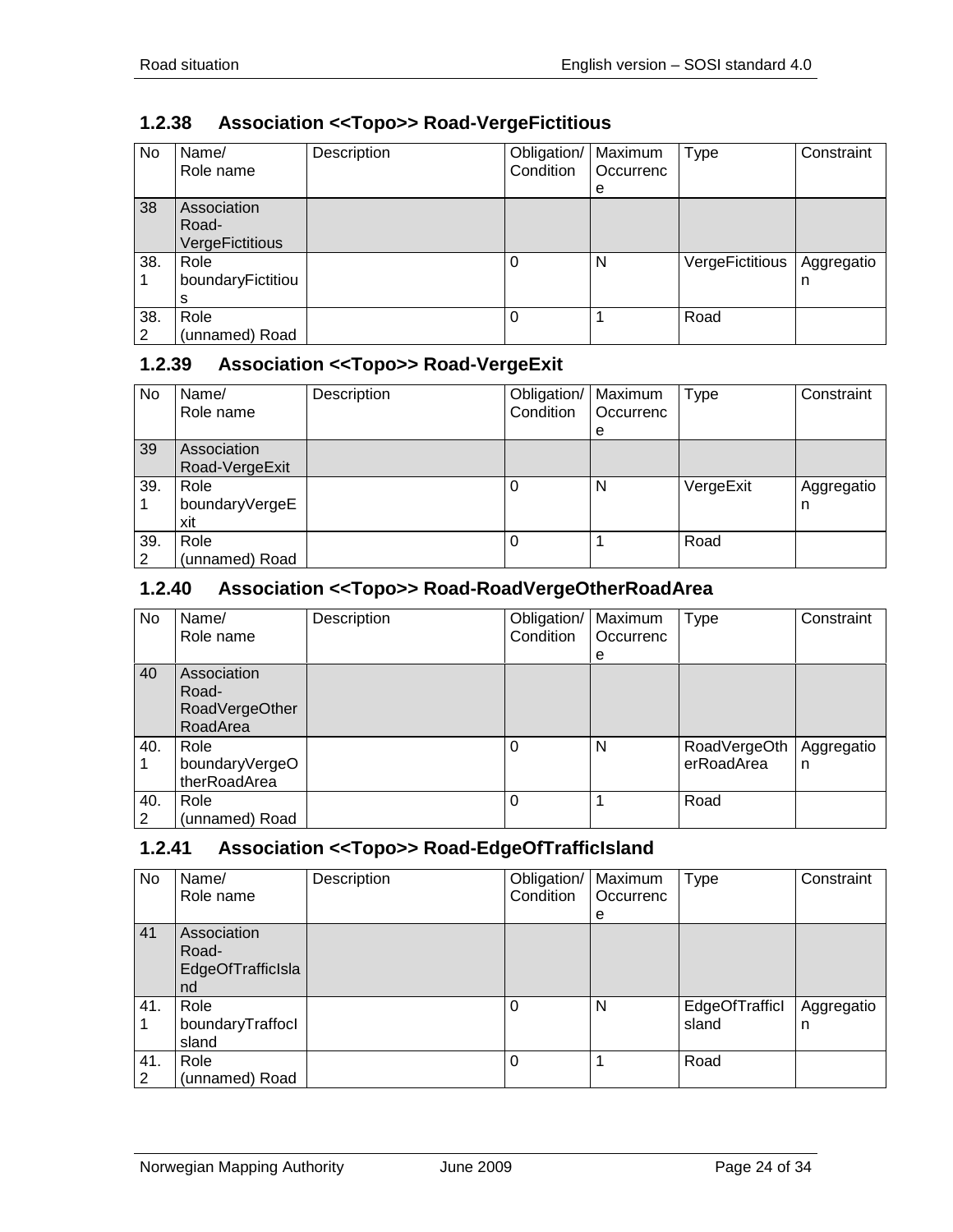TrafficIsland

| No       | Name/<br>Role name                                       | Description | Obligation/<br>Condition | Maximum<br>Occurrenc<br>e | <b>Type</b>             | Constraint      |
|----------|----------------------------------------------------------|-------------|--------------------------|---------------------------|-------------------------|-----------------|
| 42       | Association<br>TrafficIsland-<br>EdgeOfTrafficIsla<br>nd |             |                          |                           |                         |                 |
| 42.      | Role<br>boundaryTrafficls<br>land                        |             |                          | N                         | EdgeOfTrafficl<br>sland | Aggregatio<br>n |
| 42.<br>2 | Role<br>(unnamed)                                        |             | 0                        |                           | TrafficIsland           |                 |

# <span id="page-24-0"></span>**1.2.42 Association TrafficIsland-EdgeOfTrafficIsland**

#### <span id="page-24-1"></span>**1.2.43 Association <<Topo>> PedestrianCrossing-PedestrianCrossingDelimitation**

| No       | Name/<br>Role name                                                             | Description | Obligation/<br>Condition | Maximum<br>Occurrenc<br>е | <b>Type</b>                            | Constraint      |
|----------|--------------------------------------------------------------------------------|-------------|--------------------------|---------------------------|----------------------------------------|-----------------|
| 43       | Association<br>PedestrianCrossi<br>$ng-$<br>PedestrianCrossi<br>ngDelimitation |             |                          |                           |                                        |                 |
| 43.      | Role<br>boundaryPedestr<br>ianCrossing                                         |             | 0                        | N                         | PedestrianCro<br>ssingDelimitati<br>on | Aggregatio<br>n |
| 43.<br>2 | Role<br>(unnamed)<br>PedestrianCrossi<br>ng                                    |             |                          |                           | PedestrianCro<br>ssing                 |                 |

#### <span id="page-24-2"></span>**1.2.44 Association <<Topo>> PedestrianCrossing-Curb**

| <b>No</b> | Name/<br>Role name                                 | Description | Obligation/<br>Condition | Maximum<br>Occurrenc<br>e | Type                   | Constraint      |
|-----------|----------------------------------------------------|-------------|--------------------------|---------------------------|------------------------|-----------------|
| 44        | Association<br><b>PedestrianCrossi</b><br>ng-Curb  |             |                          |                           |                        |                 |
| 44.       | Role<br>boundaryCurb                               |             | 0                        | N                         | Curb                   | Aggregatio<br>n |
| 44.<br>2  | Role<br>(unnamed)<br><b>PedestrianCrossi</b><br>ng |             | 0                        |                           | PedestrianCro<br>ssing |                 |

#### <span id="page-24-3"></span>**1.2.45 Association <<Topo>> PedestrianCrossing-EdgeOfTrafficIsland**

| No | Name/<br>Role name | Description | Obligation/   Maximum<br>Condition | <b>Occurrenc</b> | Type | Constraint |
|----|--------------------|-------------|------------------------------------|------------------|------|------------|
|    |                    |             |                                    | e                |      |            |
| 45 | Association        |             |                                    |                  |      |            |
|    | PedestrianCrossi   |             |                                    |                  |      |            |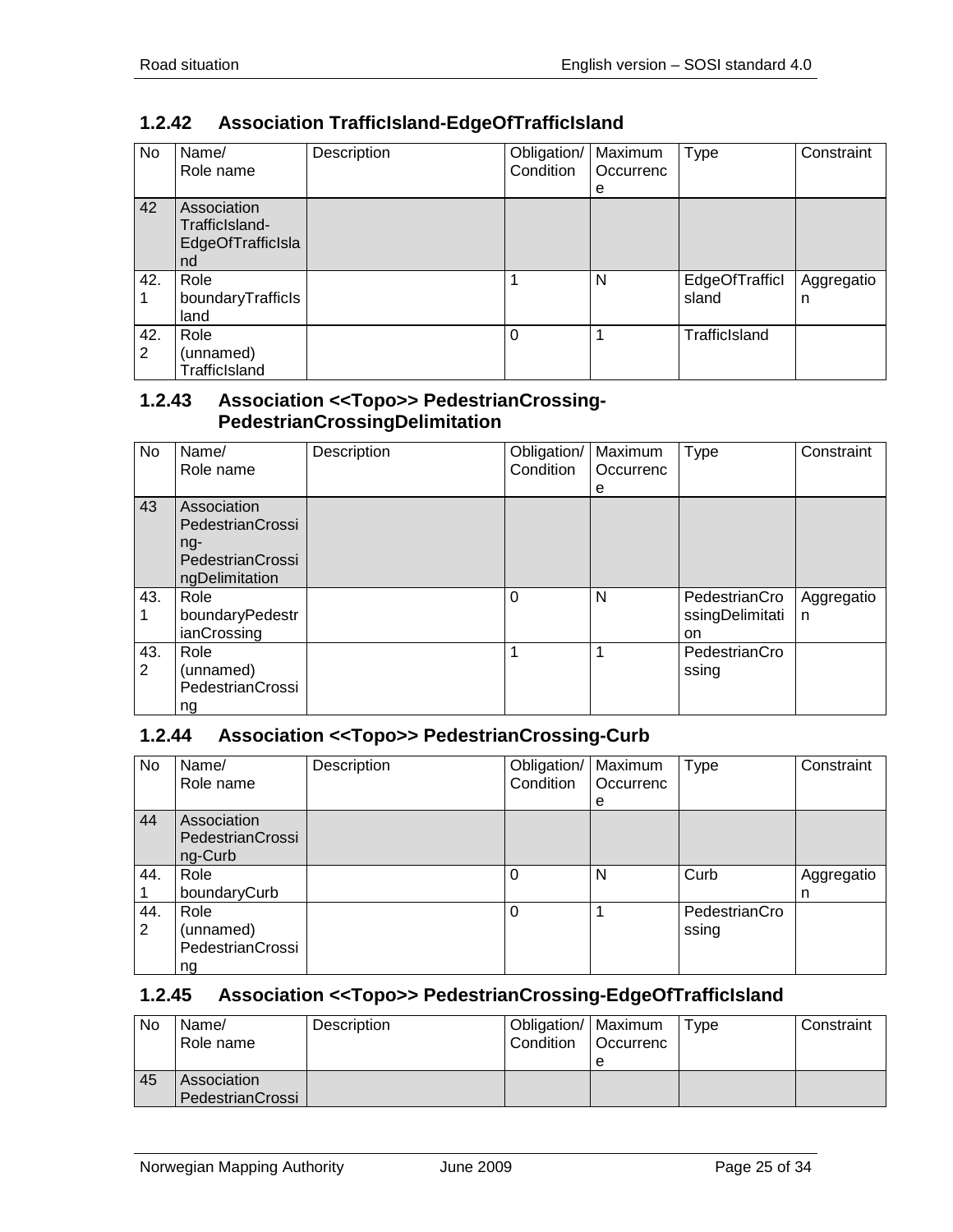|          | ng-<br>EdgeOfTrafficIsla<br>nd              |  |   |                         |                 |
|----------|---------------------------------------------|--|---|-------------------------|-----------------|
| 45.      | Role<br>edgeOfTrafficIsla<br>nd             |  | N | EdgeOfTrafficl<br>sland | Aggregatio<br>n |
| 45.<br>2 | Role<br>(unnamed)<br>PedestrianCrossi<br>ng |  |   | PedestrianCro<br>ssing  |                 |

#### <span id="page-25-0"></span>**1.2.46 Association <<Topo>> PedestrianCrossing-EdgeOfShoulder**

| No       | Name/<br>Role name                                         | Description | Obligation/<br>Condition | Maximum<br>Occurrenc<br>е | <b>Type</b>            | Constraint      |
|----------|------------------------------------------------------------|-------------|--------------------------|---------------------------|------------------------|-----------------|
| 46       | Association<br>PedestrianCrossi<br>$nq-$<br>EdgeOfShoulder |             |                          |                           |                        |                 |
| 46.      | Role<br>boundaryEdgeOf<br>Shoulder                         |             | 0                        | N                         | EdgeOfShould<br>er     | Aggregatio<br>n |
| 46.<br>2 | Role<br>(unnamed)<br>PedestrianCrossi<br>ng                |             | 0                        |                           | PedestrianCro<br>ssing |                 |

#### <span id="page-25-1"></span>**1.2.47 Association <<Topo>> Road-Curb**

| No       | Name/<br>Role name       | Description | Obligation/<br>Condition | Maximum<br>Occurrenc | Type | Constraint      |
|----------|--------------------------|-------------|--------------------------|----------------------|------|-----------------|
|          |                          |             |                          | е                    |      |                 |
| 47       | Association<br>Road-Curb |             |                          |                      |      |                 |
| 47.      | Role<br>boundaryCurb     |             | O                        | N                    | Curb | Aggregatio<br>n |
| 47.<br>C | Role<br>(unnamed) Road   |             | 0                        |                      | Road |                 |

#### <span id="page-25-2"></span>**1.2.48 Association ReferencePoint-ReferencePost**

| No       | Name/<br>Role name                                     | Description | Obligation/<br>Condition | Maximum<br>Occurrenc<br>е | <b>Type</b>          | Constraint      |
|----------|--------------------------------------------------------|-------------|--------------------------|---------------------------|----------------------|-----------------|
| 48       | Association<br>ReferencePoint-<br><b>ReferencePost</b> |             |                          |                           |                      |                 |
| 48.      | Role<br>pillar                                         |             |                          |                           | <b>ReferencePost</b> | Aggregatio<br>n |
| 48.<br>2 | Role<br>(unnamed)<br><b>ReferencePoint</b>             |             |                          |                           | <b>ReferencePoin</b> |                 |

#### <span id="page-25-3"></span>**1.2.49 Association <<Topo>> Road-RoadSurfaceEdge**

| <b>No</b> | Name/             | Description | . .<br>Obligation/ | Maximum         | <b>VDE</b> | onstraint |
|-----------|-------------------|-------------|--------------------|-----------------|------------|-----------|
|           | -<br>name<br>Role |             | 1.1.1<br>Condition | <b>Ccurrenc</b> |            |           |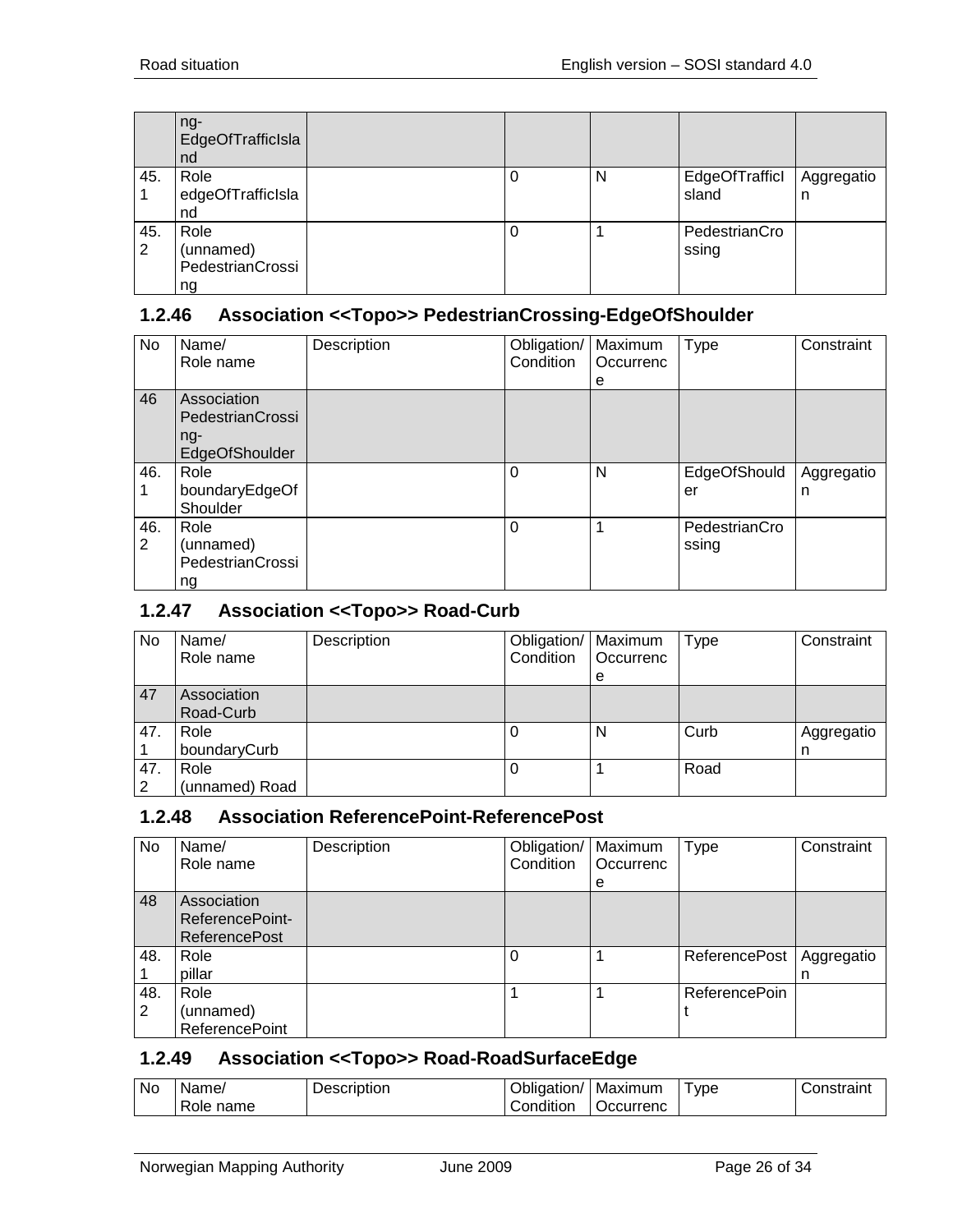|          |                                             |  | e |                     |                 |
|----------|---------------------------------------------|--|---|---------------------|-----------------|
| 49       | Association<br>Road-<br>RoadSurfaceEdg<br>е |  |   |                     |                 |
| 49.      | Role<br>boundaryRoadSu<br>rface             |  | N | RoadSurfaceE<br>dge | Aggregatio<br>n |
| 49.<br>2 | Role<br>(unnamed) Road                      |  |   | Road                |                 |

#### <span id="page-26-0"></span>**1.2.50 Association <<Topo>> FootpathCycleLane-RoadSurfaceEdge**

| No                    | Name/<br>Role name                                           | Description | Obligation/<br>Condition | Maximum<br>Occurrenc<br>е | Type                  | Constraint      |
|-----------------------|--------------------------------------------------------------|-------------|--------------------------|---------------------------|-----------------------|-----------------|
| 50                    | Association<br>FootpathCycleLa<br>ne-<br>RoadSurfaceEdg<br>е |             |                          |                           |                       |                 |
| 50.                   | Role<br>boundarySurvac<br>eEdge                              |             | $\mathbf 0$              | N                         | RoadSurfaceE<br>dge   | Aggregatio<br>n |
| 50.<br>$\overline{2}$ | Role<br>(unnamed)<br>FootpathCycleLa<br>ne                   |             | $\Omega$                 | 1                         | FootpathCycle<br>Lane |                 |

# <span id="page-26-1"></span>**1.2.51 Association <<Topo>> FootpathCycleLane-VergeExit**

| No       | Name/<br>Role name                             | Description | Obligation/   Maximum<br>Condition | Occurrenc<br>е | <b>Type</b>           | Constraint      |
|----------|------------------------------------------------|-------------|------------------------------------|----------------|-----------------------|-----------------|
| 51       | Association<br>FootpathCycleLa<br>ne-VergeExit |             |                                    |                |                       |                 |
| 51.      | Role<br>boundaryVergeE<br>xit                  |             | $\Omega$                           | N              | VergeExit             | Aggregatio<br>n |
| 51.<br>2 | Role<br>(unnamed)<br>FootpathCycleLa<br>ne     |             | $\Omega$                           | 1              | FootpathCycle<br>Lane |                 |

#### <span id="page-26-2"></span>**1.2.52 Association <<Topo>> FootpathCycleLane-RoadVergeOtherRoadArea**

| No. | Name/<br>Role name                                                  | Description | Obligation/<br>Condition | Maximum<br>Occurrenc<br>е | Type                      | Constraint |
|-----|---------------------------------------------------------------------|-------------|--------------------------|---------------------------|---------------------------|------------|
| 52  | Association<br>FootpathCycleLa<br>ne-<br>RoadVergeOther<br>RoadArea |             |                          |                           |                           |            |
| 52. | Role                                                                |             |                          | N                         | RoadVergeOth   Aggregatio |            |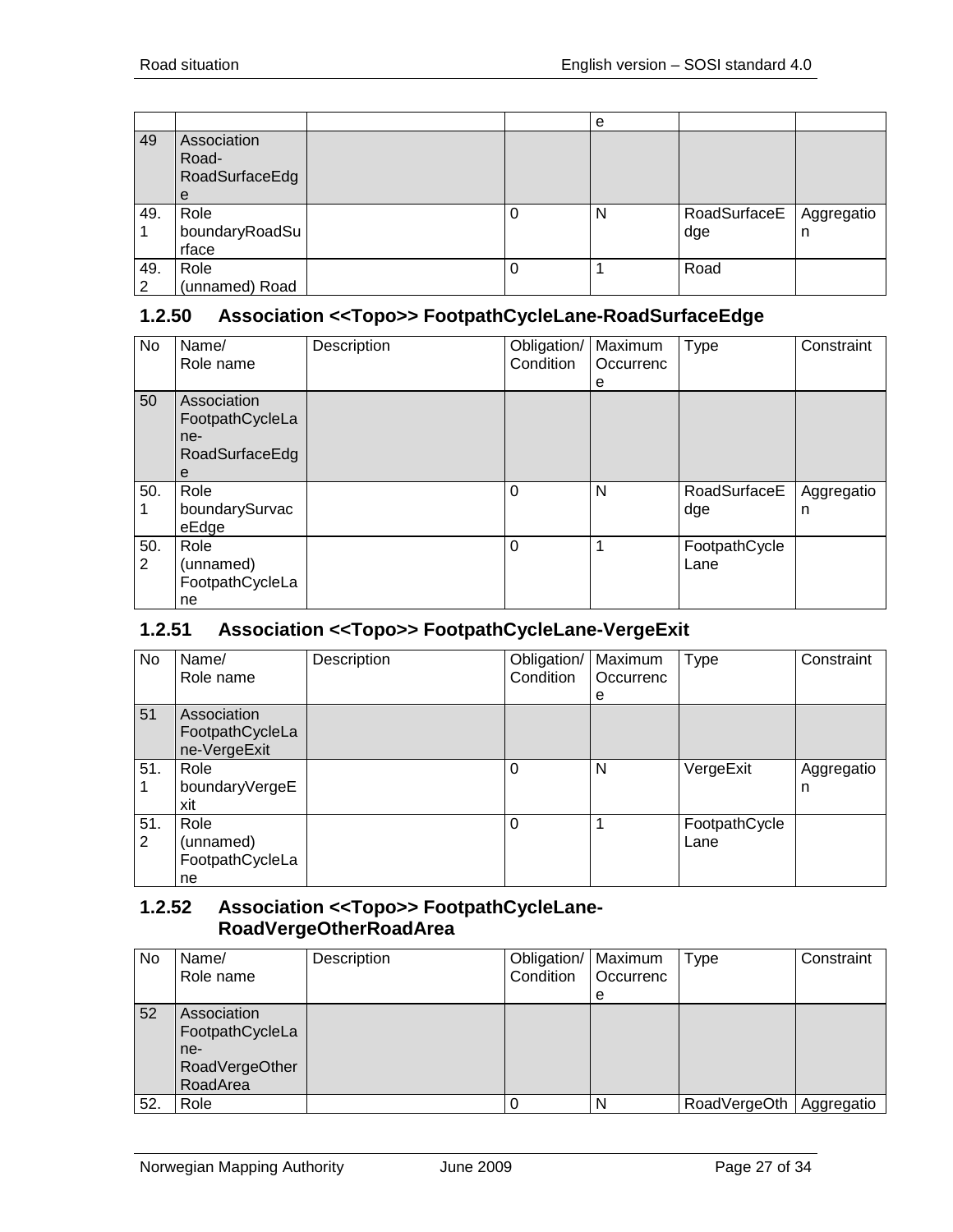|          | boundaryOtheRo<br>adArea                   |  | erRoadArea            | n |
|----------|--------------------------------------------|--|-----------------------|---|
| 52.<br>2 | Role<br>(unnamed)<br>FootpathCycleLa<br>ne |  | FootpathCycle<br>Lane |   |

#### <span id="page-27-0"></span>**1.2.53 Association <<Topo>> FootpathCycleLane-VergeFictitious**

| No       | Name/<br>Role name                                       | Description | Obligation/<br>Condition | Maximum<br>Occurrenc<br>е | <b>Type</b>           | Constraint      |
|----------|----------------------------------------------------------|-------------|--------------------------|---------------------------|-----------------------|-----------------|
| 53       | Association<br>FootpathCycleLa<br>ne-<br>VergeFictitious |             |                          |                           |                       |                 |
| 53.      | Role<br>boundaryFictitiou<br>s                           |             | 0                        | N                         | VergeFictitious       | Aggregatio<br>n |
| 53.<br>2 | Role<br>(unnamed)<br>FootpathCycleLa<br>ne               |             | 0                        |                           | FootpathCycle<br>Lane |                 |

### <span id="page-27-1"></span>**1.2.54 Association <<Topo>> FootpathCycleLane-EdgeOfTrafficIsland**

| No       | Name/<br>Role name                                               | Description | Obligation/<br>Condition | Maximum<br>Occurrenc<br>е | <b>Type</b>             | Constraint      |
|----------|------------------------------------------------------------------|-------------|--------------------------|---------------------------|-------------------------|-----------------|
| 54       | Association<br>FootpathCycleLa<br>ne-<br>EdgeOfTrafficIsla<br>nd |             |                          |                           |                         |                 |
| 54.      | Role<br>boundaryTrafficls<br>land                                |             | $\Omega$                 | N                         | EdgeOfTrafficl<br>sland | Aggregatio<br>n |
| 54.<br>2 | Role<br>(unnamed)<br>FootpathCycleLa<br>ne                       |             | $\Omega$                 | 1                         | FootpathCycle<br>Lane   |                 |

# <span id="page-27-2"></span>**1.2.55 Association <<Topo>> FootpathCycleLane-Curb**

| No       | Name/<br>Role name                         | Description | Obligation/<br>Condition | Maximum<br>Occurrenc<br>е | <b>Type</b>           | Constraint      |
|----------|--------------------------------------------|-------------|--------------------------|---------------------------|-----------------------|-----------------|
| 55       | Association<br>FootpathCycleLa<br>ne-Curb  |             |                          |                           |                       |                 |
| 55.      | Role<br>boundaryCurb                       |             | 0                        | N                         | Curb                  | Aggregatio<br>n |
| 55.<br>2 | Role<br>(unnamed)<br>FootpathCycleLa<br>ne |             | 0                        |                           | FootpathCycle<br>Lane |                 |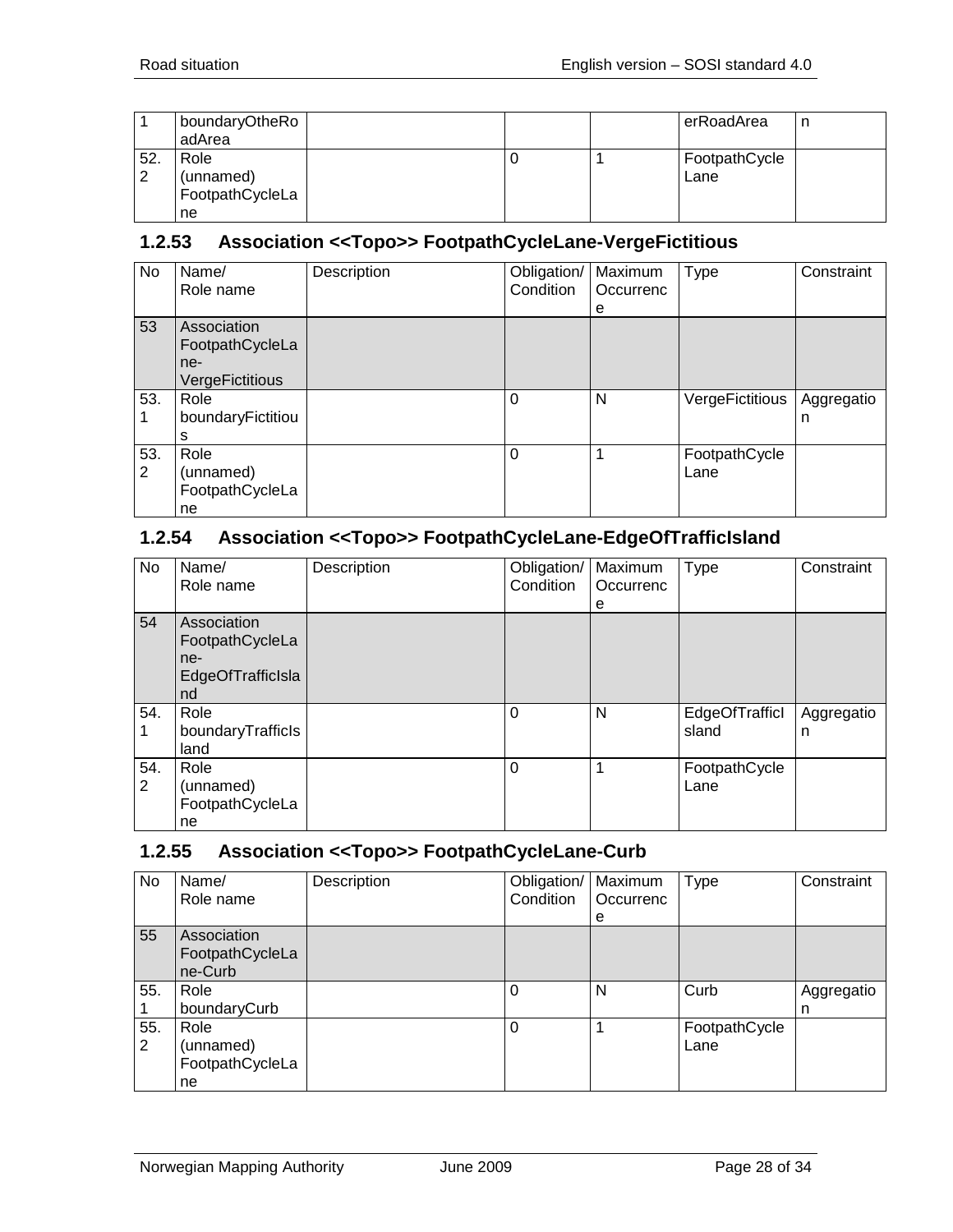| No       | Name/<br>Role name                       | Description | Obligation/<br>Condition | Maximum<br>Occurrenc<br>е | <b>Type</b>  | Constraint      |
|----------|------------------------------------------|-------------|--------------------------|---------------------------|--------------|-----------------|
| 56       | Association<br>Footpath-<br>FootpathEdge |             |                          |                           |              |                 |
| 56.      | Role<br>boundaryFootpat                  |             | 0                        | N                         | FootpathEdge | Aggregatio<br>n |
| 56.<br>2 | Role<br>(unnamed)<br>Footpath            |             |                          |                           | Footpath     |                 |

# <span id="page-28-0"></span>**1.2.56 Association <<Topo>> Footpath-FootpathEdge**

#### <span id="page-28-1"></span>**1.2.57 Association <<Topo>> ParkingArea-OtherRoadAreaDelimitation**

| No       | Name/<br>Role name                                           | Description | Obligation/<br>Condition | Maximum<br>Occurrenc<br>е | Type                          | Constraint      |
|----------|--------------------------------------------------------------|-------------|--------------------------|---------------------------|-------------------------------|-----------------|
| 57       | Association<br>ParkingArea-<br>OtherRoadAreaD<br>elimitation |             |                          |                           |                               |                 |
| 57.      | Role<br>boundaryOther                                        |             | 0                        | N                         | OtherRoadAre<br>aDelimitation | Aggregatio<br>n |
| 57.<br>2 | Role<br>(unnamed)<br>ParkingArea                             |             | $\Omega$                 |                           | ParkingArea                   |                 |

#### <span id="page-28-2"></span>**1.2.58 Association <<Topo>> ParkingArea-RoadVergeOtherRoadArea**

| No       | Name/<br>Role name                                        | Description | Obligation/<br>Condition | Maximum<br>Occurrenc<br>е | <b>Type</b>                | Constraint      |
|----------|-----------------------------------------------------------|-------------|--------------------------|---------------------------|----------------------------|-----------------|
| 58       | Association<br>ParkingArea-<br>RoadVergeOther<br>RoadArea |             |                          |                           |                            |                 |
| 58.      | Role<br>boundaryOtherR<br>oad Area                        |             | $\Omega$                 | N                         | RoadVergeOth<br>erRoadArea | Aggregatio<br>n |
| 58.<br>2 | Role<br>(unnamed)<br>ParkingArea                          |             | $\Omega$                 |                           | ParkingArea                |                 |

# <span id="page-28-3"></span>**1.2.59 Association <<Topo>> ParkingArea-VergeExit**

| No  | Name/<br>Role name                       | Description | Obligation/   Maximum<br>Condition | Occurrenc<br>е | Type      | Constraint      |
|-----|------------------------------------------|-------------|------------------------------------|----------------|-----------|-----------------|
| 59  | Association<br>ParkingArea-<br>VergeExit |             |                                    |                |           |                 |
| 59. | Role<br>boundaryVergeE<br>xit            |             |                                    | N              | VergeExit | Aggregatio<br>n |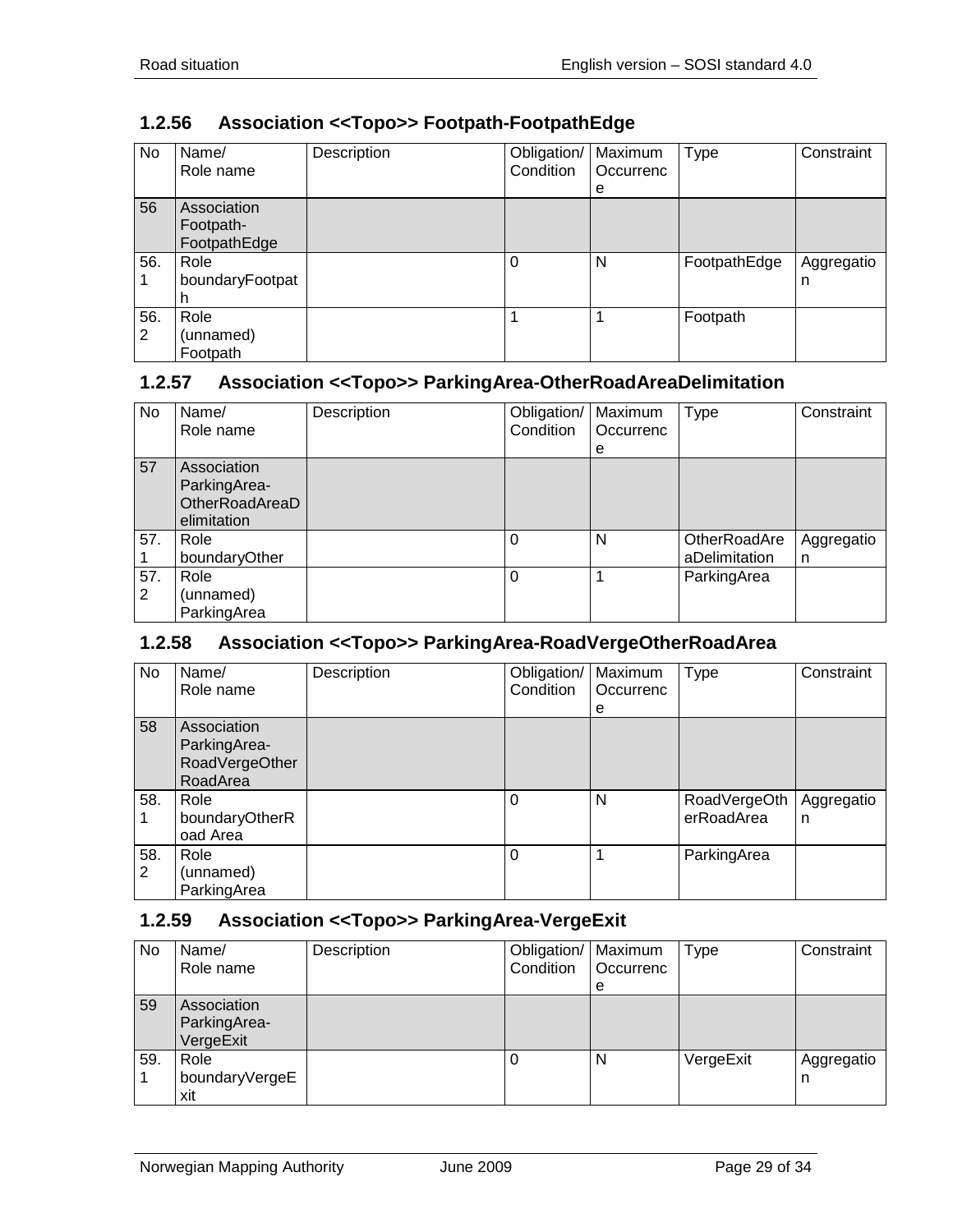| 59.           | Role        |  | ParkingArea |  |
|---------------|-------------|--|-------------|--|
| ⌒<br><u>_</u> | (unnamed)   |  |             |  |
|               | ParkingArea |  |             |  |

#### <span id="page-29-0"></span>**1.2.60 Association <<Topo>> ParkingArea-VergeFictitious**

| No  | Name/             | Description | Obligation/   Maximum |           | <b>Type</b>     | Constraint |
|-----|-------------------|-------------|-----------------------|-----------|-----------------|------------|
|     | Role name         |             | Condition             | Occurrenc |                 |            |
|     |                   |             |                       | e         |                 |            |
| 60  | Association       |             |                       |           |                 |            |
|     | ParkingArea-      |             |                       |           |                 |            |
|     | VergeFictitious   |             |                       |           |                 |            |
| 60. | Role              |             | $\Omega$              | N         | VergeFictitious | Aggregatio |
|     | boundaryFictitiou |             |                       |           |                 | n          |
|     |                   |             |                       |           |                 |            |
| 60. | Role              |             | $\Omega$              |           | ParkingArea     |            |
| 2   | (unnamed)         |             |                       |           |                 |            |
|     | ParkingArea       |             |                       |           |                 |            |

#### <span id="page-29-1"></span>**1.2.61 Association <<Topo>> ParkingArea-FootpathCycleLaneEdge**

| No       | Name/<br>Role name                                       | Description | Obligation/<br>Condition | Maximum<br>Occurrenc | Type                      | Constraint      |
|----------|----------------------------------------------------------|-------------|--------------------------|----------------------|---------------------------|-----------------|
|          |                                                          |             |                          | е                    |                           |                 |
| 61       | Association<br>ParkingArea-<br>FootpathCycleLa<br>neEdge |             |                          |                      |                           |                 |
| 61.      | Role<br>boundaryFootpar<br>thCycleLane                   |             | $\Omega$                 | N                    | FootpathCycle<br>LaneEdge | Aggregatio<br>n |
| 61.<br>2 | Role<br>(unnamed)<br>ParkingArea                         |             | $\Omega$                 |                      | ParkingArea               |                 |

#### <span id="page-29-2"></span>**1.2.62 Association <<Topo>> ParkingArea-Curb**

| No       | Name/<br>Role name                  | Description | Obligation/   Maximum<br>Condition | Occurrenc<br>e | <b>Type</b> | Constraint      |
|----------|-------------------------------------|-------------|------------------------------------|----------------|-------------|-----------------|
| 62       | Association<br>ParkingArea-<br>Curb |             |                                    |                |             |                 |
| 62.      | Role<br>boundaryCurb                |             |                                    | N              | Curb        | Aggregatio<br>n |
| 62.<br>2 | Role<br>(unnamed)<br>ParkingArea    |             |                                    |                | ParkingArea |                 |

#### <span id="page-29-3"></span>**1.2.63 Association <<Topo>> ParkingArea-RoadSurfaceEdge**

| No | Name/<br>Role name                                 | Description | Obligation/   Maximum<br>Condition | <b>Occurrenc</b><br>e | <b>Type</b> | Constraint |
|----|----------------------------------------------------|-------------|------------------------------------|-----------------------|-------------|------------|
| 63 | Association<br>ParkingArea-<br>RoadSurfaceEdg<br>e |             |                                    |                       |             |            |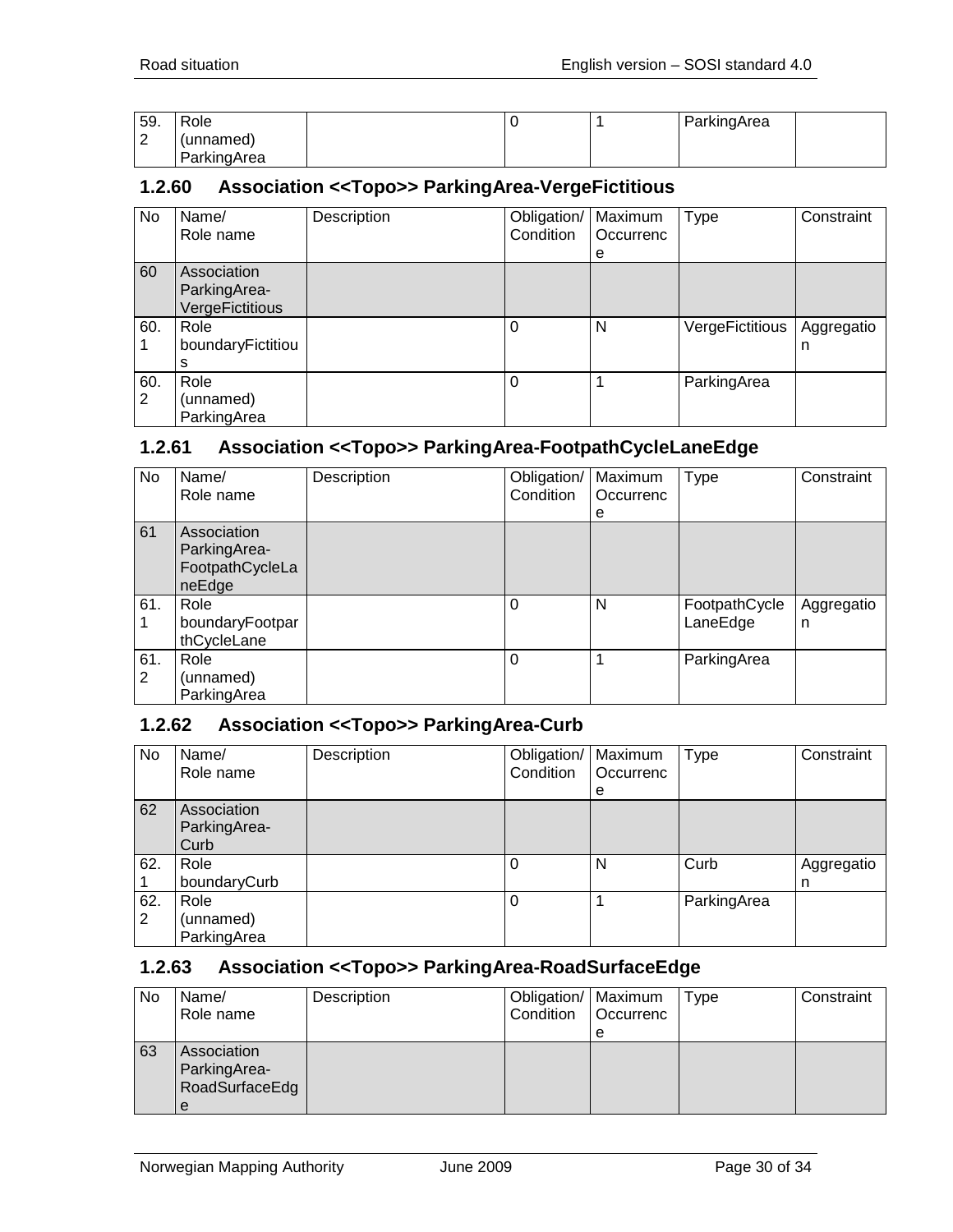| 63. | Role<br>boundaryRoadSu<br>rfaceEdge |  | N | RoadSurfaceE<br>dge | Aggregatio<br>n |
|-----|-------------------------------------|--|---|---------------------|-----------------|
| 63. | Role                                |  |   | ParkingArea         |                 |
| 2   | (unnamed)                           |  |   |                     |                 |
|     | ParkingArea                         |  |   |                     |                 |

#### <span id="page-30-0"></span>**1.2.64 Association <<Topo>> ParkingArea-EdgeOfTrafficIsland**

| No       | Name/<br>Role name                                     | Description | Obligation/   Maximum<br>Condition | Occurrenc<br>е | Type                    | Constraint      |
|----------|--------------------------------------------------------|-------------|------------------------------------|----------------|-------------------------|-----------------|
| 64       | Association<br>ParkingArea-<br>EdgeOfTrafficIsla<br>nd |             |                                    |                |                         |                 |
| 64.      | Role<br>boundaryOfTraffi<br>cisland                    |             | $\Omega$                           | N              | EdgeOfTrafficl<br>sland | Aggregatio<br>n |
| 64.<br>2 | Role<br>(unnamed)<br>ParkingArea                       |             | $\Omega$                           |                | ParkingArea             |                 |

#### <span id="page-30-1"></span>**1.2.65 Association <<Topo>> Footpath-VergeFictitious**

| No  | Name/             | Description | Obligation/   Maximum |           | <b>Type</b>     | Constraint |
|-----|-------------------|-------------|-----------------------|-----------|-----------------|------------|
|     | Role name         |             | Condition             | Occurrenc |                 |            |
|     |                   |             |                       | e         |                 |            |
| 65  | Association       |             |                       |           |                 |            |
|     | Footpath-         |             |                       |           |                 |            |
|     | VergeFictitious   |             |                       |           |                 |            |
| 65. | Role              |             | $\Omega$              | N         | VergeFictitious | Aggregatio |
|     | boundaryFictitiou |             |                       |           |                 | n          |
|     | s                 |             |                       |           |                 |            |
| 65. | Role              |             | $\Omega$              |           | Footpath        |            |
| 2   | (unnamed)         |             |                       |           |                 |            |
|     | Footpath          |             |                       |           |                 |            |

#### <span id="page-30-2"></span>**1.2.66 Association CattleGrating-CattleGratingDelimitation**

| No       | Name/<br>Role name                                             | Description | Obligation/<br>Condition | Maximum<br>Occurrenc | <b>Type</b>                   | Constraint      |
|----------|----------------------------------------------------------------|-------------|--------------------------|----------------------|-------------------------------|-----------------|
|          |                                                                |             |                          | е                    |                               |                 |
| 66       | Association<br>CattleGrating-<br>CattleGratingDeli<br>mitation |             |                          |                      |                               |                 |
| 66.      | Role<br>boundaryCattleG<br>rating                              |             |                          | N                    | CattleGratingD<br>elimitation | Aggregatio<br>n |
| 66.<br>2 | Role<br>(unnamed)<br>CattleGrating                             |             | 0                        |                      | CattleGrating                 |                 |

#### <span id="page-30-3"></span>**1.2.67 Association <<Topo>> Pavement-Curb**

| No | Name/             | Description | )blic<br>laation/ | Maximum           | ' ype | `onotroint |
|----|-------------------|-------------|-------------------|-------------------|-------|------------|
|    | -<br>name<br>Role |             | .<br>Condition    | <i>)</i> ccurrenc |       |            |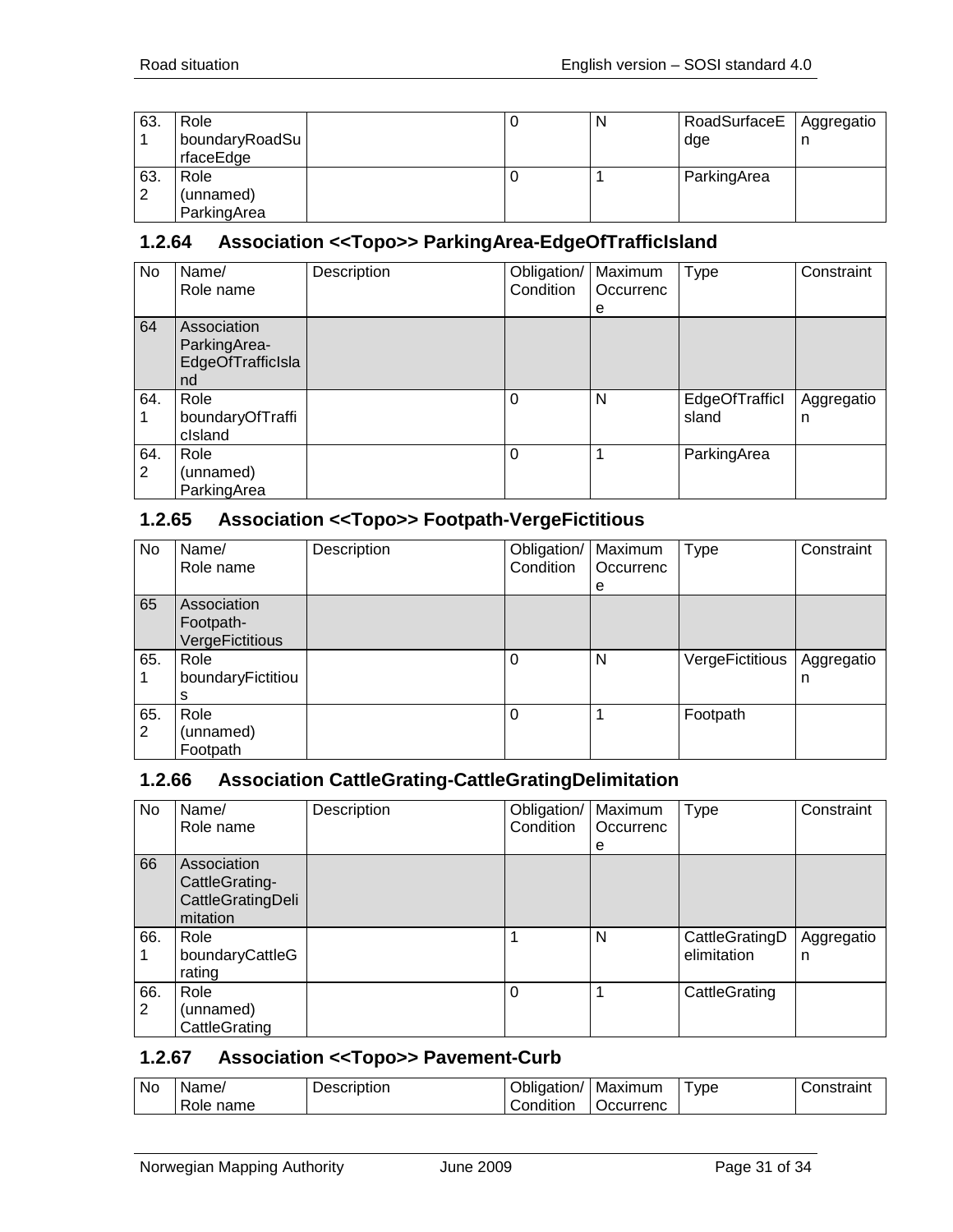|          |                               |  | е |          |                 |
|----------|-------------------------------|--|---|----------|-----------------|
| 67       | Association<br>Pavement-Curb  |  |   |          |                 |
| 67.      | Role<br>boundaryCurb          |  | N | Curb     | Aggregatio<br>n |
| 67.<br>2 | Role<br>(unnamed)<br>Pavement |  |   | Pavement |                 |

# <span id="page-31-0"></span>**1.2.68 Association <<Topo>> Pavement-CurbOuter**

| No       | Name/<br>Role name                    | Description | Obligation/<br>Condition | Maximum<br>Occurrenc<br>е | <b>Type</b>      | Constraint      |
|----------|---------------------------------------|-------------|--------------------------|---------------------------|------------------|-----------------|
| 68       | Association<br>Pavement-<br>CurbOuter |             |                          |                           |                  |                 |
| 68.      | Role<br>boundaryCurbOu<br>ter         |             | $\Omega$                 | N                         | <b>CurbOuter</b> | Aggregatio<br>n |
| 68.<br>2 | Role<br>(unnamed)<br>Pavement         |             | $\Omega$                 |                           | Pavement         |                 |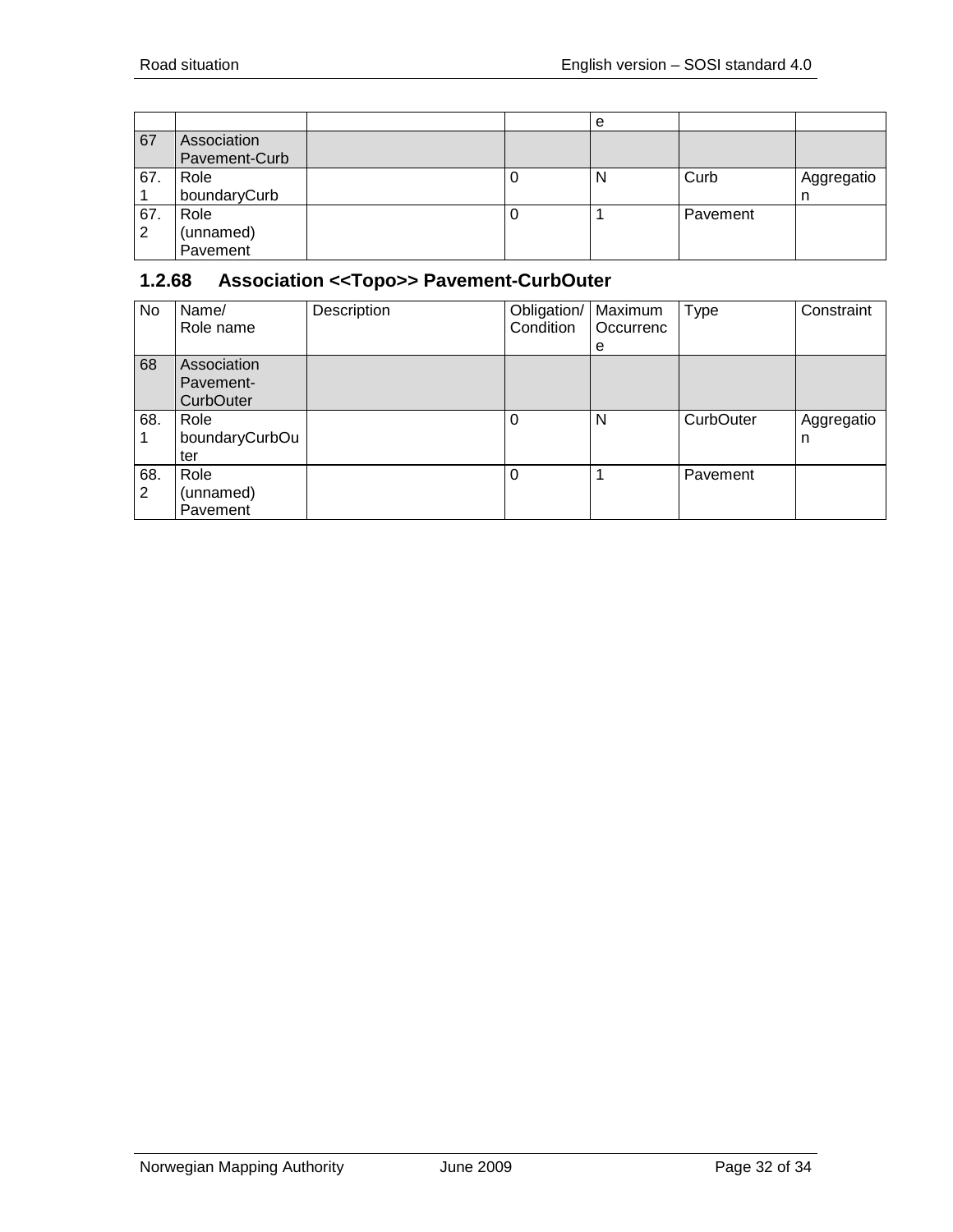#### **1.2.68.1 <<CodeList>> SeasonUse**

| Nr  | Code name    | Definition/Description                                                                      | Code |
|-----|--------------|---------------------------------------------------------------------------------------------|------|
|     | CodeList     | describes which time of the year the object is in use Note: the description and             |      |
|     | SeasonUse    | ??categorization/distinction are based on use on snowless ground as opposed to in icy/snowy |      |
|     |              | conditions                                                                                  |      |
| 1.1 | All-vear use |                                                                                             |      |
| 1.2 | l Summer use |                                                                                             |      |
| 1.3 | Winter use   |                                                                                             |      |

#### **1.2.68.2 <<CodeList>> CrashBarrierType**

<span id="page-32-0"></span>

| <b>Nr</b>      | Code name                           | Definition/Description                     | Code |
|----------------|-------------------------------------|--------------------------------------------|------|
| $\overline{2}$ | CodeList                            | indication of various types of guard rails |      |
|                | CrashBarrierType                    |                                            |      |
| 2.1            | Concrete guard-rail                 |                                            |      |
| 2.2            | Concrete guard-rail, New Jersey     |                                            |      |
| 2.3            | Concrete guard-rail, cast in situ   |                                            |      |
| 2.4            | Concrete guard-rail, prefabricated  |                                            |      |
|                | element                             |                                            |      |
| 2.5            | Concrete guard-rail, Stabb/Saxegård |                                            |      |
| 2.6            | Hand rail with rail                 |                                            |      |
| 2.7            | Hand rail with cable                |                                            |      |
| 2.8            | Guard stones                        |                                            |      |
| 2.9            | Top railing on brick wall/edge beam |                                            |      |

# <span id="page-32-1"></span>**1.2.68.3 <<CodeList>> TypeOfRoadblock**

<span id="page-32-2"></span>

| Nr        | Code name                   | Definition/Description      | Code |
|-----------|-----------------------------|-----------------------------|------|
| $\vert$ 3 | CodeList<br>TypeOfRoadblock | indicates type of roadblock |      |
| 3.1       | Concrete cone               |                             |      |
| 3.2       | Car barrier                 |                             |      |
| 3.3       | Bus bay                     |                             |      |
| 3.4       | Locked barrier              |                             |      |
| 3.5       | New Jersey                  |                             |      |
| 3.6       | Tubular guard-rail          |                             |      |